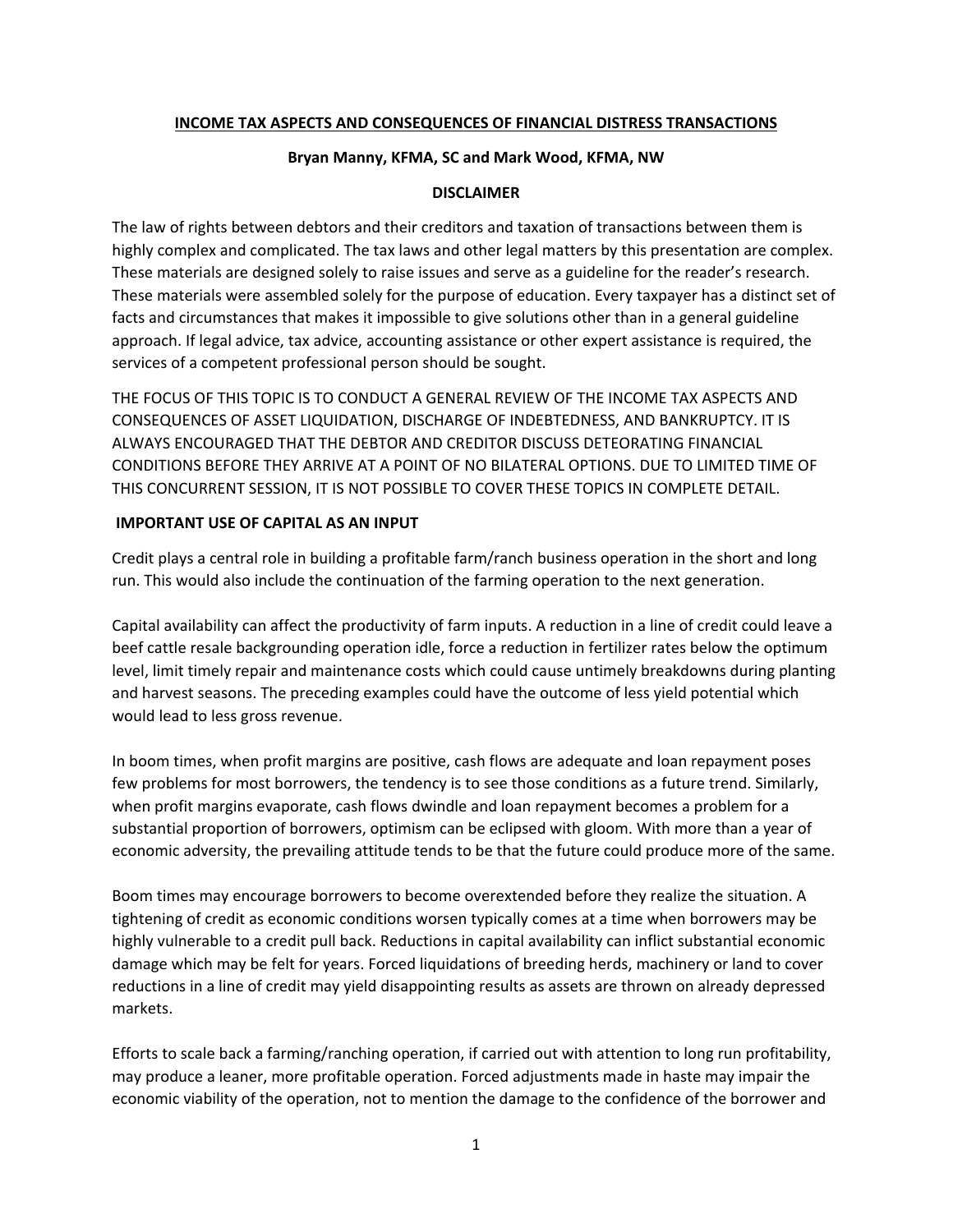to the lending relationship. During boom times, borrowing is utilized on assets that are used for collateral that have appreciated with low basis (land) and assets that have been depreciated (machinery and purchased breeding livestock that have low remaining basis). As will be discussed later, there are possible income tax consequences for the disposal of assets and debt discharge of those assets.

Another possible negative outcome of financial distress is the less likelihood of bringing home a future generation to the farming/ranching operation. This can create a negative impact on family relations when the parents must subsidize the farming operation for the farm heirs versus the non-farm heirs. In other words, the overall net worth of the parents will diminish, thus affecting the parent's standard of living in retirement and also their overall estate planning to all heirs.

Another indirect outcome of farm financial distress is based off the historical trends of children of farm families choosing non-agricultural careers after post-secondary education. For example, the land grant universities had a decline in overall enrollment in the college of agricultures during the 1980's as college students entered non‐agricultural majors. Thus, this could create a shortage of skilled college of agriculture graduates for future agricultural careers.

# **LOAN REVIEW AND LIQUIDATION APPROACH**

In the beginning stages of debt restructuring in an economic downturn for farm and ranch taxpayers, the focus is on relatively minor adjustments, in part because the downturn could be reversed if commodity prices were to increase. As the downturn deepens, as it did in the 1980's the steps taken by lenders often become more severe and could lead to major steps to reduce the scale of operations or even to force the termination of the operation.

A lesson learned in the 1980's was that debt restructuring may be in the best interests of both the borrower and the lender but the acceptance of debt restructuring is often delayed because of the belief that the downturn could end with higher commodity prices because of adverse weather conditions for crop production. In regards to livestock producers, economic recovery often relates to cycle factors affecting the supply of livestock for slaughter.

A major question when default may be on the horizon is whether preemptive steps should be taken to minimize the risk of default. While that is often a good move, and a close working relationship with the lender makes that a more likely step, whenever default actually occurs on a loan or other obligation the question is whether the matter should be resolved through foreclosure on loans, forfeiture of land contracts or bankruptcy. All tend to be disruptive for the farming or ranching operation and may become costly in the long run for both borrower and lender.

Past experience from the 1980s suggest that, if a strong working relationship exists between borrower and lender, it may be possible for parties to work out a debt restructuring plan that minimizes the economic impact on the borrower and reduces the expense generally incurred by lenders in the process.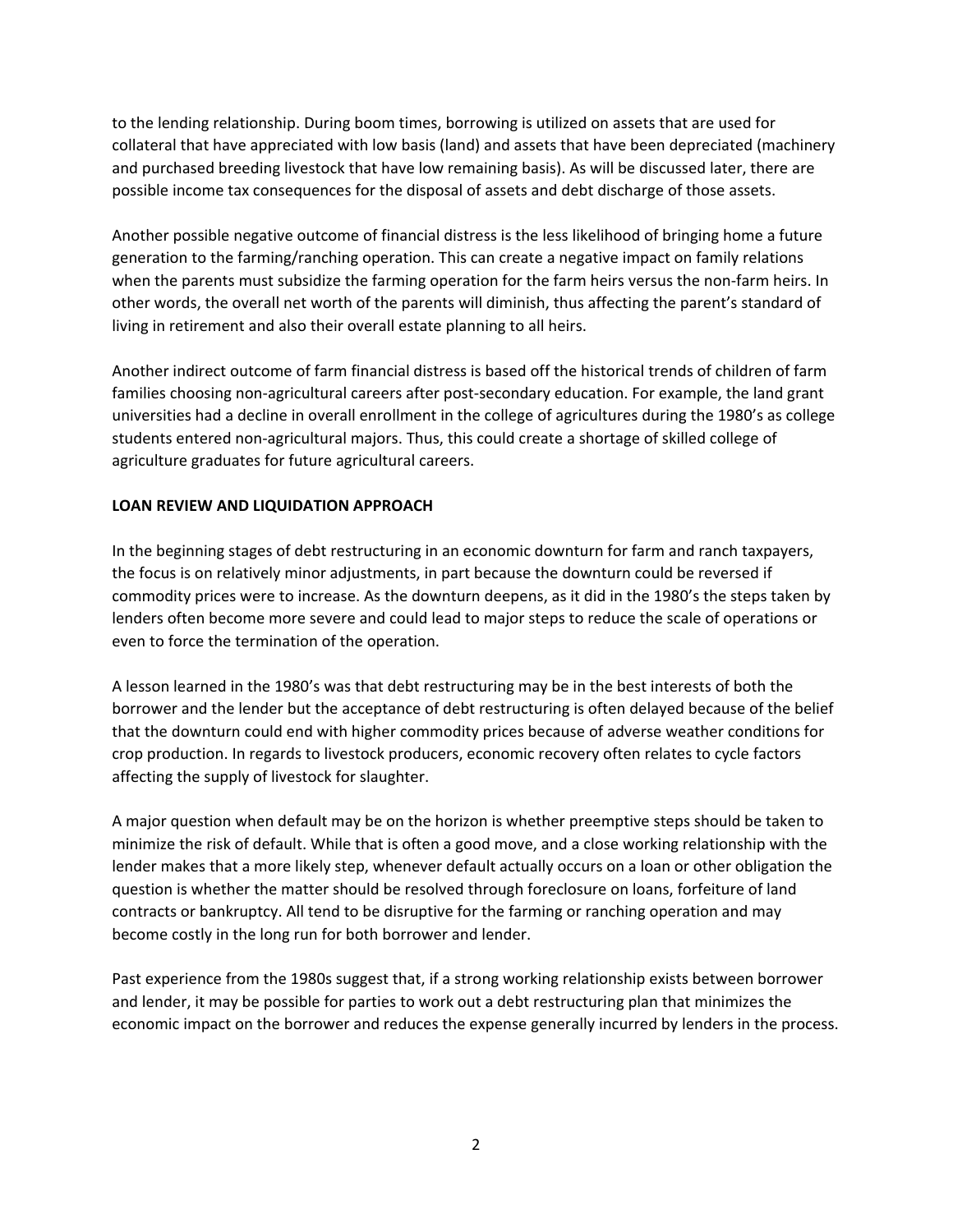As a possible procedure, debt restructuring could involve:

- 1) Re‐amortization of the loan(s) over a longer time period
- 2) Interest rate could be reduced
- 3) Forgiveness of principal
- 4) Some combination of the above.

Important factors to consider in loan review for restructuring or liquidation

- To what extent is the loan secured with realistically valued collateral?
- Could the borrower be made financially and economically healthy with a restructuring of the loan and, if so, at what cost to the lender?
- Is the borrower-lender relationship flawed in terms of conflict of interest?
- Should a significant weight be attached to avoidance of principal reduction and or reduction of interest rate in the future aspects of maintaining borrowing ability?

Debt restructuring should always be considered when it is in the lender's best interests and may be justified when, even though not in the lender's best short-term interests, it may be in the lender's long term interest to maintain a historically profitable operation.

It is generally not rational to liquidate a loan if the loss expected to be taken is greater than what would be required to keep the borrower in business by restructuring the loan. That determination necessarily involves –

- Probable net recovery on collateral in the event of liquidation.
- The extent to which the lender is unsecured and the probability of recovery as an unsecured creditor after payment of income taxes and other costs of liquidation.
- The economic cost to the lender of interruption of interest payments in the event of liquidation.
- The probability that the borrower, after restructuring, will be able to service the resulting debt.
- The decision of restructuring, is one for the lender to decide.
- Legal and accounting fees may reach significant levels if the resolution between debtor and creditor cannot be resolved.

A comparison of outcomes (restructuring and liquidation) on a net present value basis can provide guidance as to the most rational approach for the lender.

## **INFORMATION NEEDED FOR PLANNING**

Information needed to make decisions on the income tax consequences of bankruptcy options or the various non-bankruptcy choices (foreclosure, forfeiture, voluntary conveyance to creditors).

**Inventory of all assets of the debtor**. An inventory should be prepared of all assets of the debtor.

- Original cost or original basis otherwise received by gift or inheritance.
- Depreciation allowed or allowable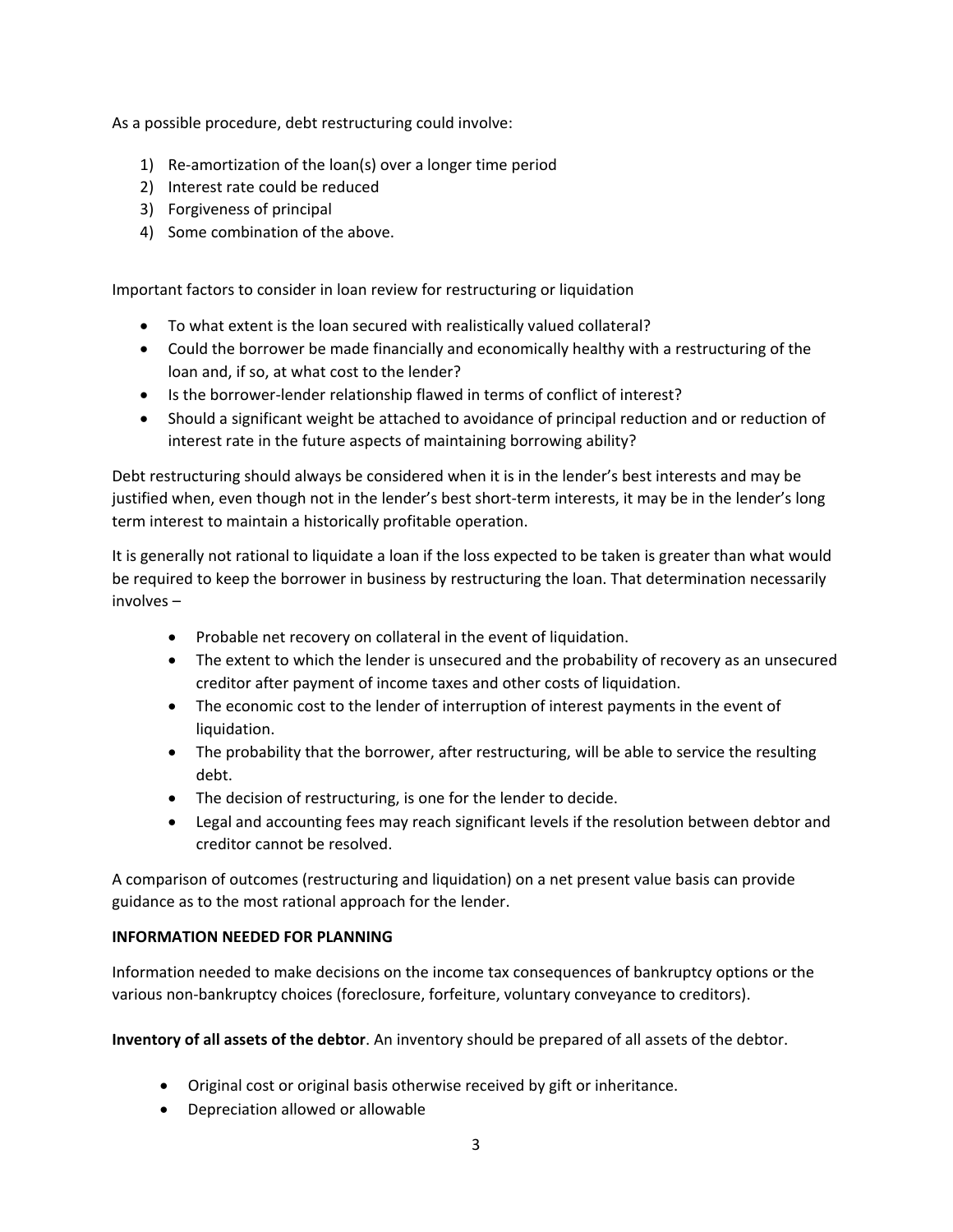- Fair market value.
- Any special use valuation recapture under IRC 2032A.
- Depreciation recapture.
- Status of the asset as likely to produce ordinary income or loss, Section 1231 gain or loss or capital gain or loss.

**Appraisal of all assets of the debtor.** An appraisal of assets is necessary to determine the fair market value of assets at the time of discharge of indebtedness to determine solvency or insolvency and for the transfer of assets in satisfaction of a debt obligation, the nature of the gain.

**List of creditors and indebtedness for which the taxpayer is obligated.** The list of creditors and indebtedness should be broken down by secured and unsecured debt, recourse debt and non‐recourse debt and should show a breakdown of principal and interest owed.

- No income is realized and tax attributes to the extent that payment of a liability would have given rise to an income tax deduction (accrued interest and account payables).
- Losses between related parties are disallowed.

**List of the taxpayer's attributes.** It is necessary to ascertain the amount of the taxpayer's net operating loss carryover, net capital loss carryovers and tax credit carryovers. The taxpayer's tax attributes are important in determining whether property should be transferred outside of bankruptcy in satisfaction of indebtedness or the taxpayer should file for bankruptcy. Tax attributes must be reduced to the extent of discharged indebtedness (unless the taxpayer is eligible to and does elect to reduce the basis of certain depreciable property in lieu of tax attributes) with different rules for taxpayers who are solvent, insolvent or in bankruptcy.

**Calculation of income tax liability under various alternatives.** A complete calculation of state and federal income tax liability under the various asset liquidation and bankruptcy choices is highly advisable before decisions are made on alternative liquidation/bankruptcy routes. The calculation should include the various recapture possibilities. Moreover, the calculation should show who bears the burden of tax liability under the various options. The matter of who bears the tax burden can be highly important, for example, in the case of unsecured creditors in bankruptcy, the tax burden may represent one of the more powerful aspects to encourage creditors' acceptance of a plan. The matter of who bears the tax burden is also highly important to the debtor from the standpoint of tax liability remaining with the debtor after property transfers have been concluded. The income tax consequences in bankruptcy should be reviewed carefully with attention given to the income tax treatment under a Chapter 12 filing (for farm and ranch bankruptcies) which is substantially less favorable to the debtor than the other bankruptcy chapters.

## **PAYMENT OF DEBT WITH PROPERTY**

With farm commodity prices receding from the higher levels of 2012 and 2013, concerns are being focused about loan forgiveness. Another question of loan forgiveness is the difference in treatment between recourse and non‐recourse loans.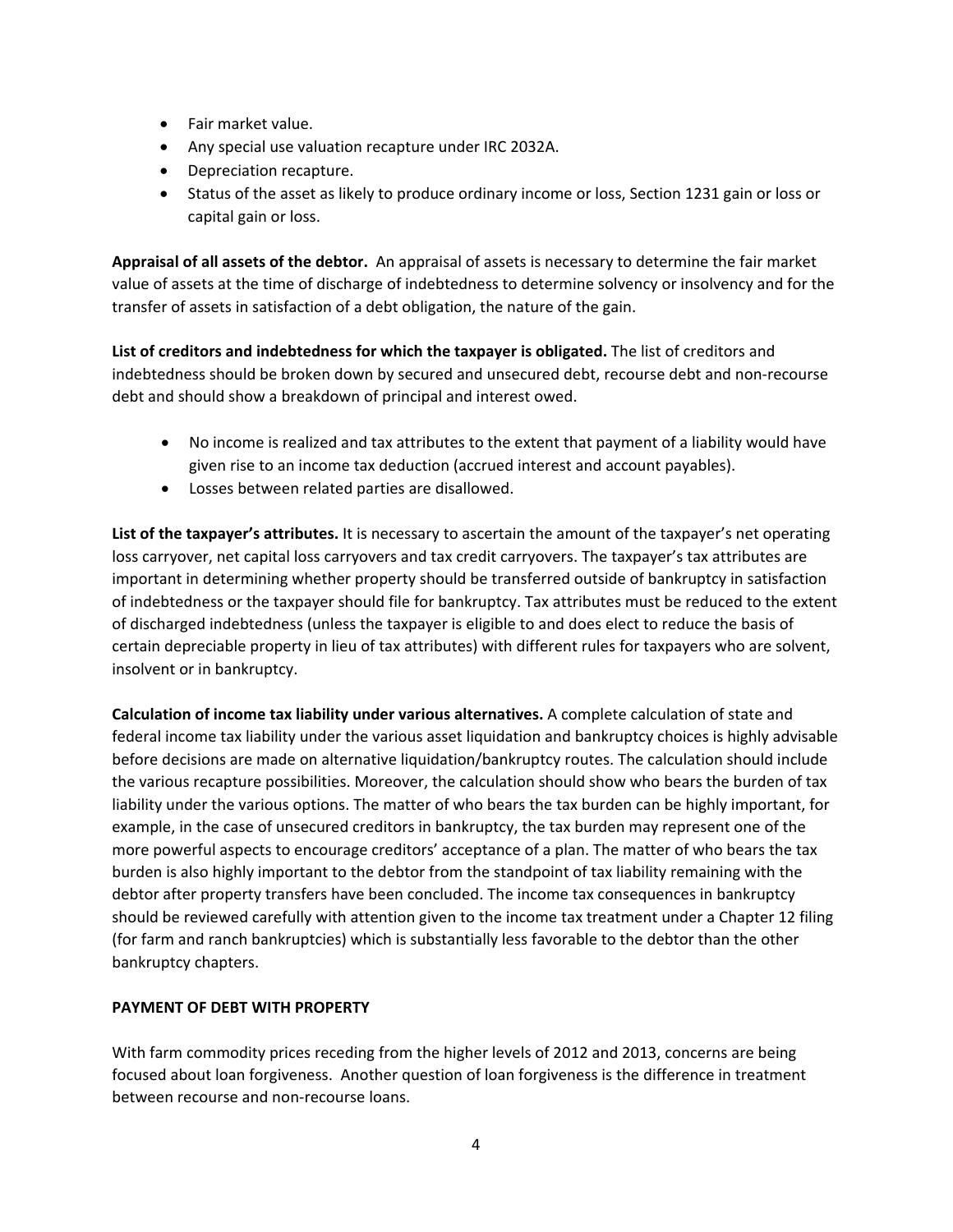The difference is whether the creditor is limited to the property given as collateral (a non-recourse loan) or is free to seek satisfaction from other assets of the debtor (a recourse loan).

## **Recourse debt**

- If property is sold for cash and the cash is applied on the debt, the taxpayer has
	- o Asset gain or loss from the transfer of the property, measured by the difference between the adjusted income tax basis of the transferred property and the amount received for the property and would be taxed in accordance with the gain on sale rules, and
	- o Gain or loss from payment of the debt, which is measured by the difference between the unpaid balance of the debt and the amount paid toward the debt, would be taxed under the discharge of indebtedness rules.
- *Thus, the above two bullet points is known as the two‐step approach.*
- If debt relief obtained by the transfer of property is to be taxed in the same manner as debt relief secured by payment of cash, the same two-step procedure would apply. The taxpayer would have
	- o Asset gain or loss from the transfer of the property, measured by the difference between the adjusted income tax basis of the property and the fair market value of the property, and
	- o Gain or loss from payment of the debt measured by the difference between the unpaid balance of the debt and the fair market value of the property.
- If the fair market value of the transferred property is less than the unpaid balance of debt, the unsatisfied portion of the debt would produce cancellation of indebtedness income to the debtor.
- If the fair market value of the property exceeds the unpaid balance of the debt, the excess is taxable to the creditor, if the creditor keeps all proceeds from eventual asset disposition.
- The difference between the basis and the fair market value (or foreclosure sale price) is gain or loss from disposition of the property.

## **Non‐recourse debt**

- The two step analysis discussed above seems equally valid in the case of non-recourse debt so long as the fair market value of the property exceeds or is equal to the unpaid balance of debt.
- If the value of the property is less than the unpaid balance of the debt, the amount realized on the asset portion of the transaction must be calculated by reference to the unpaid balance of the debt rather than by reference to the fair market value of the property.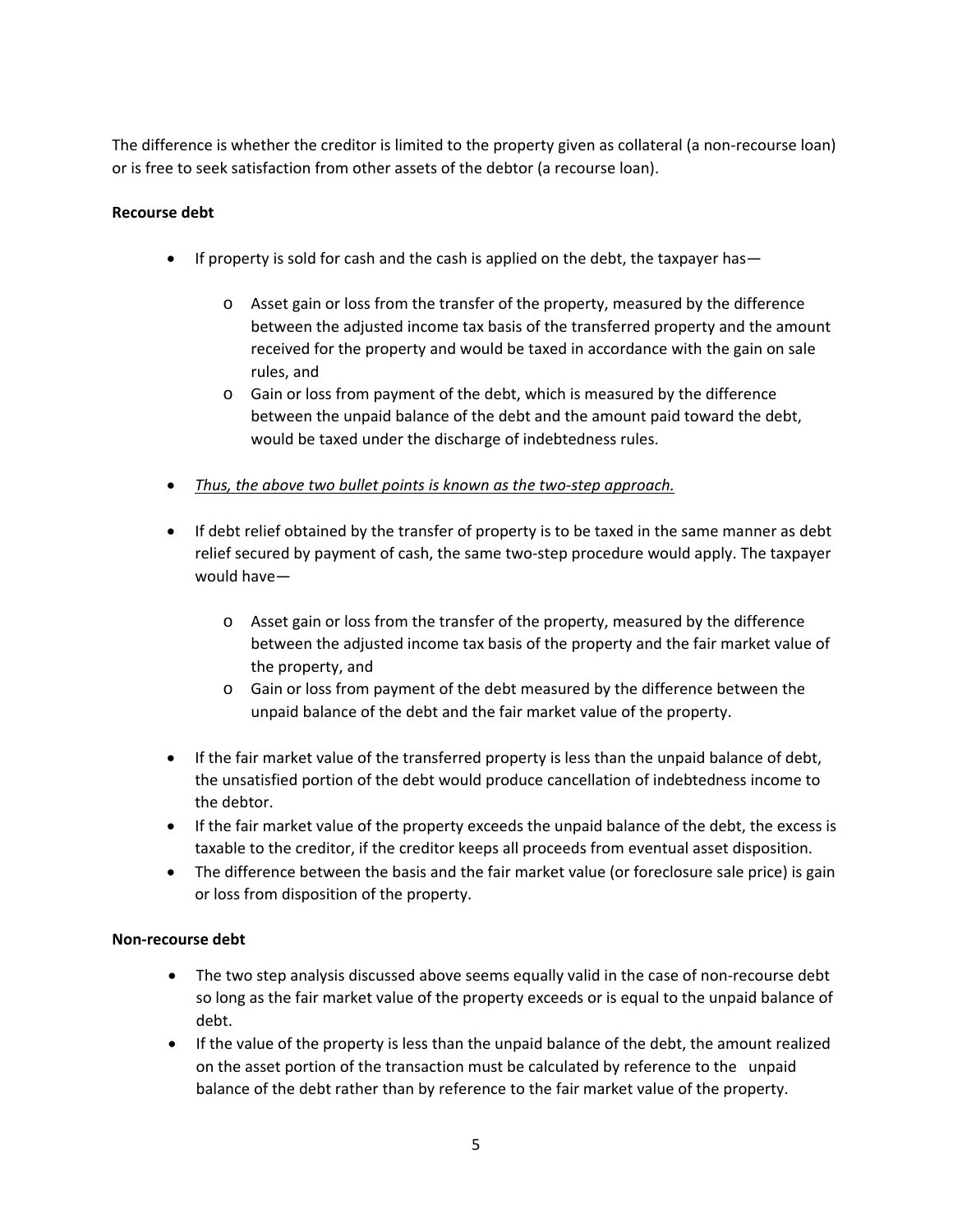(Difference between property basis and debt is gain; no discharge of indebtedness income). *This would be the one‐step approach instead of the two‐step approach.* 

• It is irrelevant that the fair market value of the secured property may be far less than the face amount of the forgiven debts.

Examples of non‐recourse debt is commodity loans from the Commodity Credit Corporation to the extent that the debtor may pay off the loan with a sufficient amount of an eligible commodity having a price support value equal to the outstanding value of the loan.

A contract of sale for farmland with the remedy limited to forfeiture of the land in question with no rights to pursue other assets, would be a non‐recourse debt.

A debtor in bankruptcy may encounter non‐recourse treatment where property subject to recourse debt has been abandoned to the bankruptcy estate.



Fair market value is not looked at on non-recourse debt. Only basis and debt is relevant.

# *DISCHARGE OF INDEBTEDNESS*

The downturn in farm commodity prices have focused attention once again on forgiveness of debt or *discharge of indebtedness income.* For many tax preparers and attorneys (and debtors and lenders) it is the first time since the 1980's to see significant problems in repaying debt on farm loans. The rules have remained largely unchanged over the past thirty years.

In general, if indebtedness is cancelled or forgiven, the amount cancelled or forgiven must be included in gross income.

 Forgiveness of principal does have income tax consequences in general. Some exceptions to the general rule exists.

It is important to note that the rules on forgiveness of debt (or discharge of indebtedness) for farm or ranch taxpayers are significantly different from the rules applicable to other types of businesses.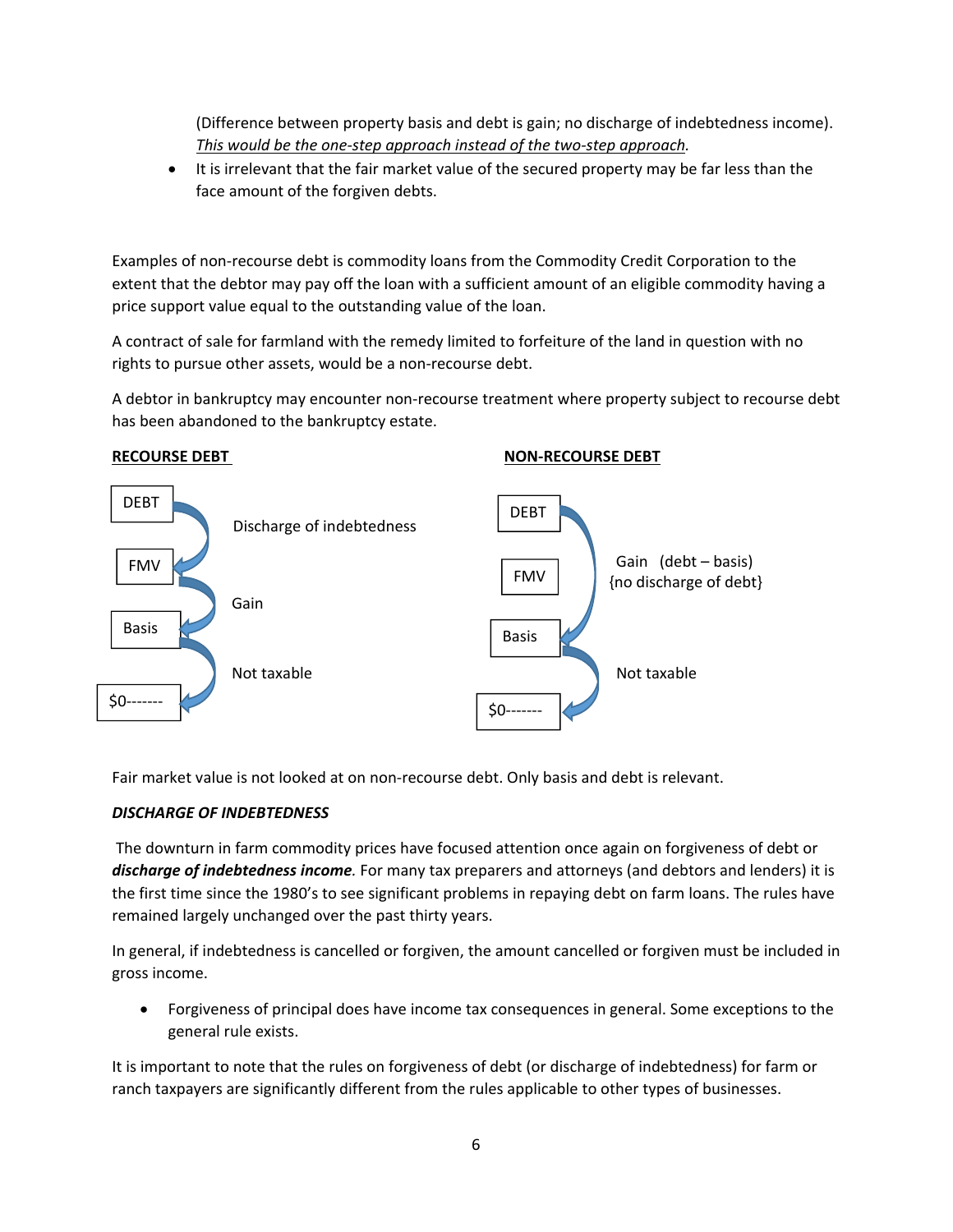However, relief provisions are available, even for solvent taxpayers, under some circumstances. This will be discussed later in more detail.

# **Rationale of Tax Rules in Debt Discharge Context:**

When a person borrows money, he/she obviously enjoys an economic benefit at the time funds are received from the lender. Since such receipt, however, is offset by the obligation to repay the debt, such receipt is not considered a taxable event.

If, at a later time, all or part of the obligation to repay is discharged, the debtor FULLY enjoys the economic benefit related to their earlier receipt of loan proceeds.

This economic benefit is "realized income". This realized income may or may not be treated as taxable income (i.e., may or may not be both realized and recognized income).

Income is realized from the discharge of indebtedness. Whether realized income is recognized depends on whether it is excluded. If income is excluded, it is not recognized.

As a general rule, taxable income results when a debtor's obligation is discharged (i.e. canceled) for less than amount due.

# **Some exceptions to general rule (IRC section 108):**

IRC section 108 provides "gross income does not include any amount which would be includible in gross income by reason of the discharge of indebtedness of the taxpayer if ‐‐

- Debtors in bankruptcy
- Discharge of indebtedness for an insolvent debtor outside bankruptcy
- Discharge of indebtedness for a solvent qualified farm debtor

In other words, income from the discharge of indebtedness, to the extent that such discharge occurs in a Federal Bankruptcy case, or *while the debtor is insolvent (up to the point of solvency)*, is income realized, but not recognized.

Insolvency is defined in balance sheet terms as "the excess of liabilities over the fair market value of assets". An appraisal of assets is recommended for documentation.

- 1) The determination of whether and to what extent an individual is insolvent is made immediately before the discharge.
- 2) Accrued but unpaid interest creates insolvency but does not create discharge-of-indebtedness income for a cash basis taxpayer.
- 3) Exempt assets ‐ those assets that creditors cannot satisfy their claims against are included in the insolvency calculation. Before 1999, exempt property was not included in the solvency calculations. In that year, the IRS changed its position to include exempt property.

The amount of discharge-of-indebtedness income "excluded" is limited to the amount of the debtor's insolvency. If the amount of debt discharged exceeds the amount of insolvency, the taxpayer is made solvent and the discharge‐of‐indebtedness income may have to be recognized under the solvent taxpayer rules unless the taxpayer qualifies for the solvent farm debtor.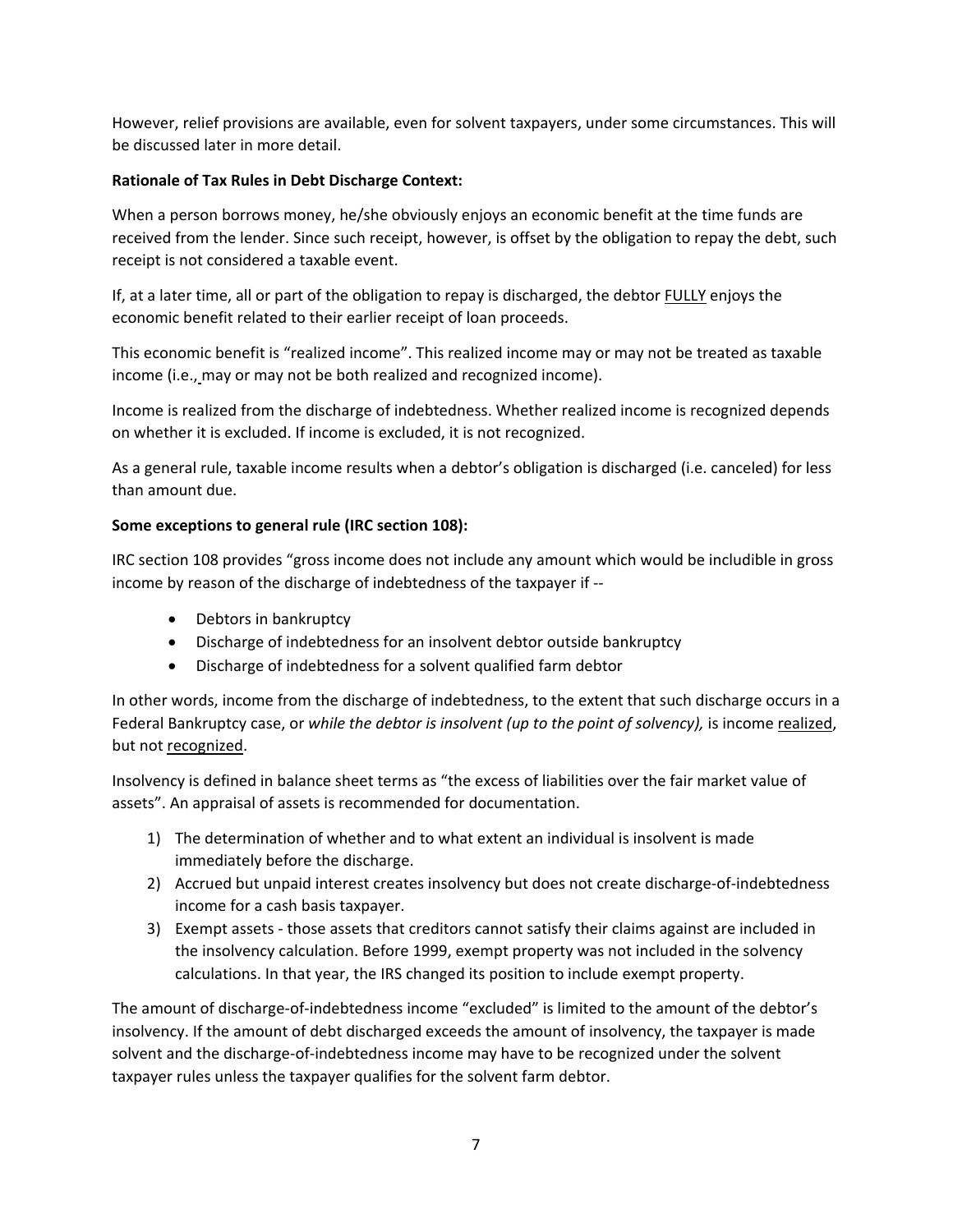However, the amount of discharge that would otherwise be taxable under the discharge-ofindebtedness rule must be first used to reduce certain tax attributes of the debtor taxpayer. The attribute reductions are made after the determination of the tax imposed for the taxable year of the discharge.

Since income realized, but not recognized, is not taxable income, no current tax liability results.

In some instances, solvent farmers incurring debt discharge will also be entitled to section 108 nonrecognition treatment. Under legislation enacted toward the end of the farm debt crisis of the 1980's, effective for discharges after April 9, 1986, discharges of indebtedness arising from an agreement between a person engaged in the trade or business of farming and a "qualified person" as lender to discharge "qualified farm indebtedness" is treated for federal income tax purposes under a special provision (if qualified conditions are met).

# **However, such non‐recognition of income is not without a curse: certain tax attributes of the debtor must be reduced simultaneously with the debt reduction.**

For tax years beginning after 1993, those tax attributes which may be so reduced, in order, are:

- Net operating losses
- Business tax credits
- Minimum tax credits
- Capital losses
- Asset basis
- Passive activity loss and credit carryovers
- Foreign tax credits

After the tax attributes have been reduced, any remaining discharge of indebtedness is used to reduce the income tax basis of qualified property of the debtor.

The income tax basis reduction is:

- 1) Depreciable property
- 2) Land used or held for use in the trade or business of farming
- 3) Other qualified property

In lieu of reducing the above-listed tax attributes, the debtor may elect to apply the reduction first against the basis of depreciable property owned by the debtor.

The result of current non-recognition of income and reduction of corresponding tax attributes is that *taxable income is deferred, not ultimately avoided.* 

Reason: Net operating losses, credits, depreciation deductions, and the like will not be available in the future to reduce taxes.

To the extent an insolvent debtor is made solvent by debt discharge, taxable gain may result.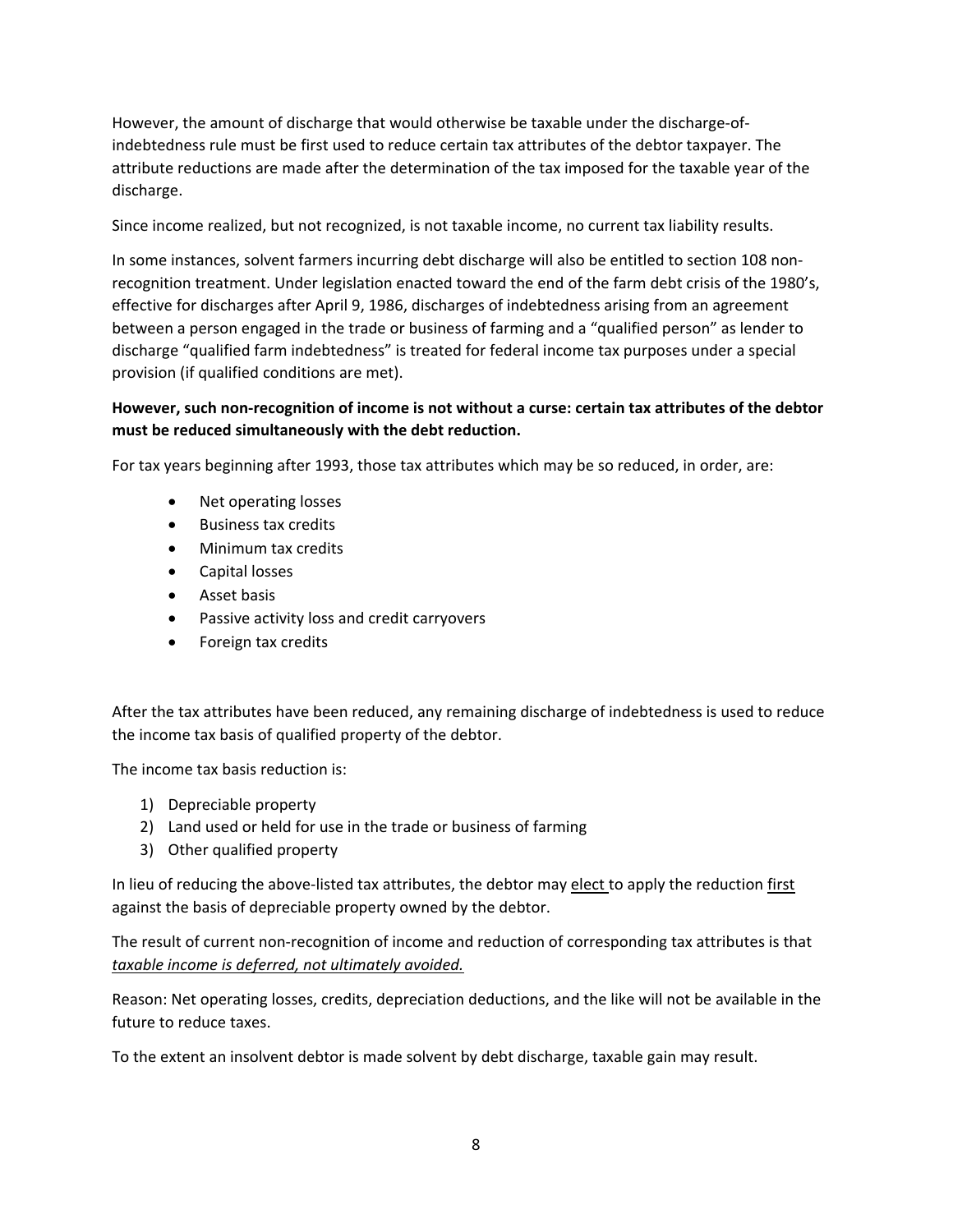The character of debt discharge income is generally ordinary income and could be subject to self‐ employment tax in the case of inventory assets. By contrast, the character of income resulting from the transfer of property in satisfaction of debt may vary depending on whether the debt is recourse or non‐ recourse.

Effective tax planning relating to the discharge of a debtor's debt can often critically enhance the chances of a debtor's post‐(debt) discharge financial survival.

Special debt discharge tax rules exist for different types of entities (i.e. individuals, partnerships, corporations, etc.).

The "qualified person" requirement focuses on the lender involved. The qualified person is defined as someone who is actively and regularly engaged in the business of lending money and who is not

- 1) Related to the taxpayer
- 2) A person from whom the taxpayer acquired the property
- 3) A person who receives a fee with respect to the taxpayer's investment in the property.

To be eligible as "qualified farm indebtedness", the indebtedness must be incurred directly in connection with the operation by the taxpayer of the trade or business of farming and 50 percent or more of the average gross receipts of the taxpayer for the three preceding taxable years must be attributable to the trade or business of farming. Cash rent is not considered farm gross receipts for the 50 percent average gross receipts test.

There is no discharge of indebtedness income created to the extent that payment of the indebtedness would have given the taxpayer a deduction (IRS code section 108(e)(2). Examples are:

- 1) Cancellation of accrued interest under a cash basis taxpayer.
- 2) Seed, chemical, fertilizer, feed, repair and etc. bills that are owed by a cash basis farmer.

## **TRANSACTIONS THAT CREATE INCOME TAX PROBLEMS**

## 1. **Bunching of Income**.

 Many taxpayers do their tax planning by postponing the recognition of income through the use of rapid depreciation, cash accounting, installment sales, and other income deferral techniques. The common element of those planning techniques is the postponement of the time when income has to be reported for income tax purposes. Unfortunately, the time for reporting that postponed income is often triggered by transactions that result from financial distress. Consequently, the debtor has not only creditors to pay, but also the Internal Revenue Service (IRS).

## **EXAMPLE 1**

 Betty Beans sold her 2015 soybean crop in March 2016. In April 2016, her bank did not renew her operating crop loan for the 2016 planted crops. Betty must report the proceeds from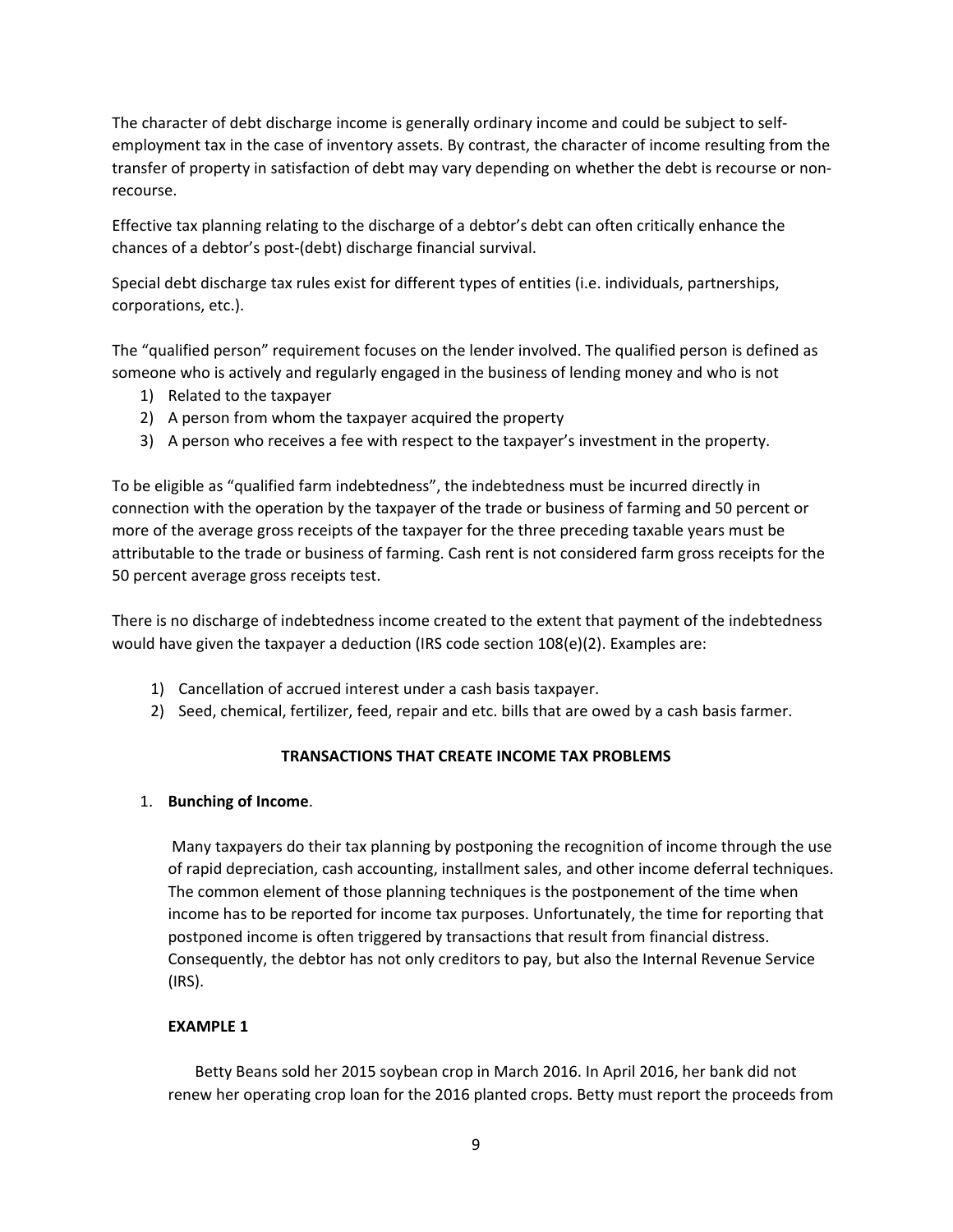her 2015 crop as income in 2016, the year of sale. Thus, Betty could not find secure financing for the 2016 crops.

**Result**. Since as a cash basis farmer she deducted the cost of raising that crop on her 2015 income tax return, she has no basis to reduce the income from the sale. She will also have few farm expenses to deduct in 2016 because she has quit farming. Betty will be subject to federal, state and self‐employment taxes in most states (at the present time, this income will not be subject to state income taxes in Kansas).

# **EXAMPLE 2**

Same facts as in example 1, except Betty did not quit farming. However, she obtained financing from one of the input vendors at a higher interest rate, then the local bank. The input vendor has repayment due on November 15, 2016, with no extension of the loan payment.

**Result.**  Betty will have two crop sales in 2016, but only one series of deductible crop inputs for the year. She cannot obtain local bank financing to obtain prepaid expenses in late 2016, thus she will have to wait until 2017 to obtain input vender credit and thus, cannot deduct inputs until after fall harvest 2017.

# **2. Rapid Depreciation**

Rapid depreciation also delays the recognition of income by reducing the basis of property used in the trade or business faster than the property decreases in value. If property that has been on accelerated depreciation is transferred as a result of financial distress, the income that was deferred must now be recognized (depreciation recapture).

## **EXAMPLE 3**

 Fred Farmer purchased a grain drill in 2014 for \$50,000. He claimed a total of \$50,000 of accelerated depreciation in 2014. In 2016 he sold the grain drill to pay off some debts He received \$30,000 for the grain drill. His tax depreciation basis in the grain drill at the time of the sale was \$0 (\$50,000 purchase price ‐ \$50,000 of depreciation).

Result. Fred Farmer has a taxable gain of \$30,000 (\$30,000 sales proceeds - \$0 basis). Since the depreciation he claimed was more than the gain, all of the gain must be reported as ordinary income. The \$30,000 gain on the sale is reported on FORM 4797 and thus will be subject to whatever marginal income tax rate that Fred Farmer will fall into. This will include federal and state income tax liability but not self‐employment taxes (at the present time all of the preceding taxes would be required in Kansas).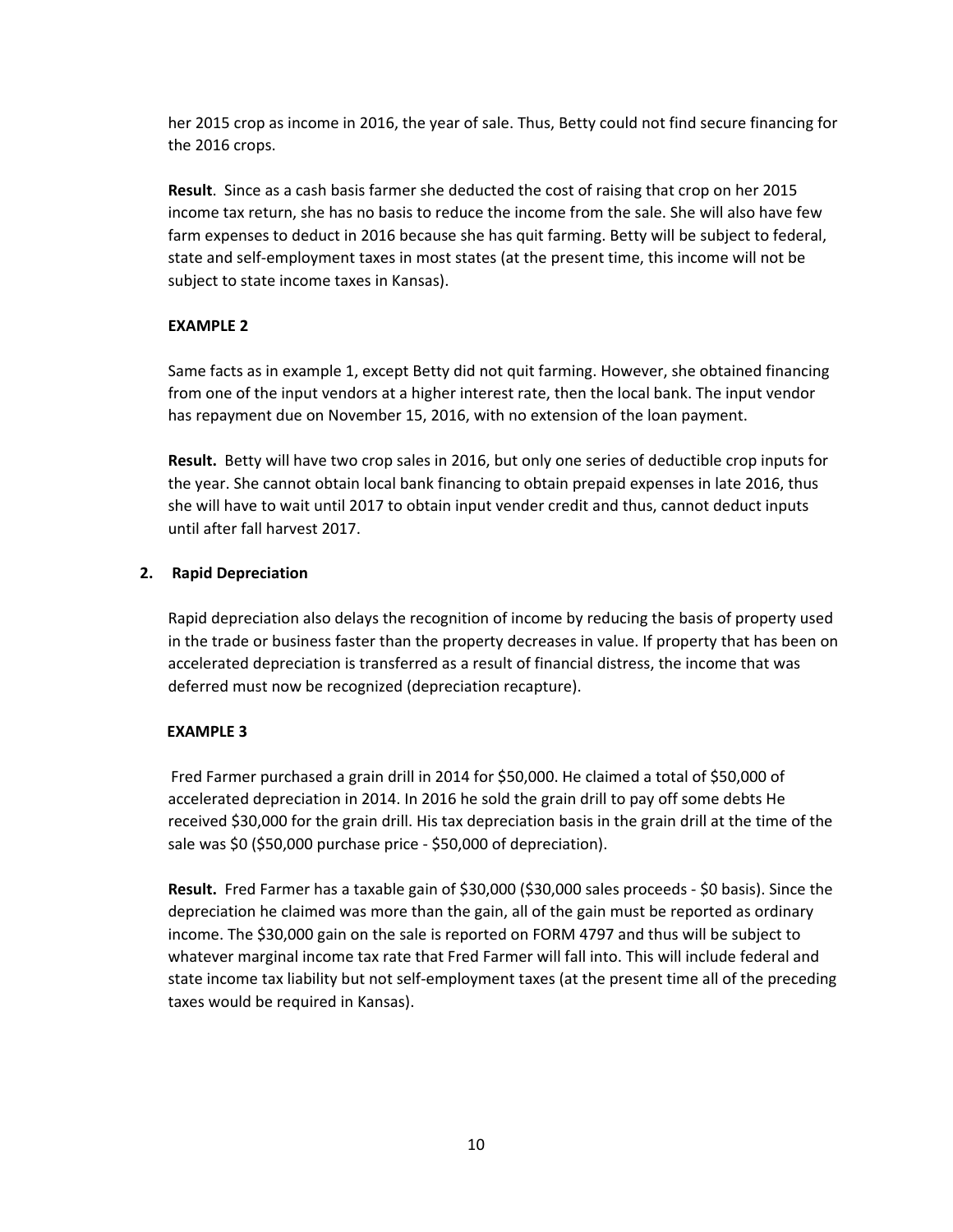## **3. Property That is turned over to the Lender Is Treated as if the Property was Sold**

 A transfer of property to a lender to discharge a debt is a taxable transfer, even though the debtor receives no cash. In such a case, the debtor may have an income tax liability with no cash to pay the tax. The information is provided to the borrower and the IRS on FORM 1099‐A.

#### **EXAMPLE 4**

Jim has an income tax basis in a planter of \$10,000. The planter has a fair market value of \$25,000 but is also subject to a secured lien in favor of a creditor of \$30,000. Jim agrees to transfer the planter to the creditor in return for a complete discharge of the \$30,000 he owes. In this example it is assume this is recourse debt and the taxpayer is solvent.

**Result.** Jim is treated as having sold the planter to the creditor for \$25,000 and has \$15,000 of gain to recognize for income tax purposes (\$25,000 sales price, i.e., fair market value, minus the \$10,000 income tax basis). The other issue is the discharge of indebtedness that must be recognized of \$5000 (\$30,000 debt ‐ \$25,000 fair market value).

#### **EXAMPLE 5**

Frank purchased a 240‐acre unimproved farm in 1990 for \$120,000. In 2010, when the farm had a fair market value of \$480,000, he borrowed \$300,000, giving the bank a first mortgage on the property in that amount. In 2016, when the farm has a fair market value of \$200,000, he and the bank agree that if Frank transfer the farm to the bank, the bank will cancel the remaining indebtedness of \$235,000. This loan is recourse debt and the taxpayer is solvent.

Result. Frank is treated for tax purposes as having sold the farm to the bank for its fair market value of \$200,000 and must report the difference between his tax basis of \$120,000 and the \$200,000 (selling price) or \$80,000, as taxable gain in 2016. The other issue is the discharge of indebtedness that must be recognized of \$35,000 (\$235,000 debt ‐ \$200,000 fair market value).

# 4. **Tax Consequences to a Buyer on the Forfeiture of Land Purchased on the Installment Contract Basis or on the Transfer of Assets by a Debtor to a Creditor in Exchange for the Discharge of a Debt.**

 Farmland and other real estate was sold on the installment contract basis. Property is being forfeited to the seller in exchange for a complete release of buyer liability. Some debtors are transferring property to creditors in exchange for the discharge of a debt. These forfeitures and exchanges have tax implications.

If a person who is obligated on a recourse debt by secured property defaults on the payments and forfeits the property to the creditor, the creditor can obtain a judgment against the debtor for any amount of the debt not satisfied by the forfeited property.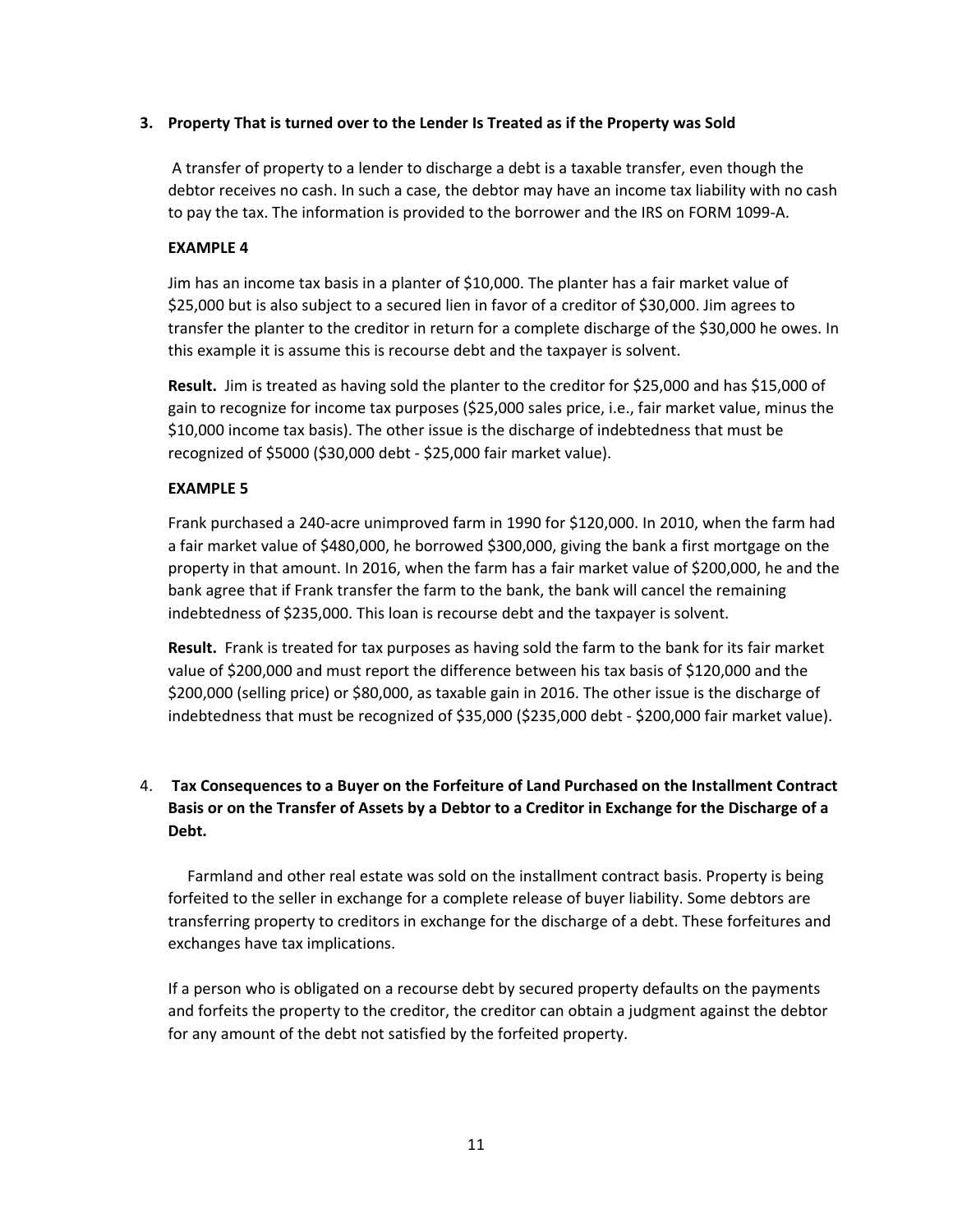#### **EXAMPLE 6**

Barry purchases property for \$300,000 and pays \$100,000 on the principal debt. Barry defaults when the property has a fair market value of \$100,000. If this is recourse debt, the seller can sue Barry for the \$200,000 due on the contract.

If the debt is recourse debt, there is discharge‐of‐indebtedness income in situations where the fair market value of the property transferred to the creditor is less than the debt released or discharged.

If there is discharge‐of ‐indebtedness income to the taxpayer, the tax preparer must go through a complex procedure. However, after completion of the procedure, the income is generally not subject to income tax. This exception would be under IRS code section 108, generally.

Assume these facts:

| Contract price for unimproved land (tax basis) | \$100,000 |
|------------------------------------------------|-----------|
| Debt remaining at time of forfeiture           | 80.000    |
| FMV of property at time of forfeiture          | 50.000    |

**Result:** The purchaser recognizes a \$50,000 IRS code section 1231 loss if this land is used in a trade or business. This is the difference between the buyer's basis of \$100,000 and the amount realized (FMV of the property) of \$50,000. The purchaser also has \$30,000 of discharge‐of‐ indebtedness income that may or may not have to be recognized depending on the status at the time of discharge. This is the difference between the fair market value of the property transferred or forfeited and the debt discharged. (Again IRS code section 108(a)).

# **EXAMPLE 6a: Tax treatment of forfeiting purchaser or transferor (assume property is used in trade or business of farming and debt is recourse)**

| Contract price for unimproved land (tax basis)   | \$100.000 |
|--------------------------------------------------|-----------|
| Debt remaining at time of forfeiture or transfer | 60.000    |
| FMV at time of forfeiture or transfer            | 60.000    |

**Result:** Debt discharge of \$0 (debt discharged is not more than FMV of property transferred) and a \$40,000 loss (difference between tax basis of \$100,000 and value of property forfeited, \$60,000).

#### **EXAMPLE 6b: (Refinancing)**

| Tax basis of unimproved land                     | \$200,000 |
|--------------------------------------------------|-----------|
| Debt remaining at time of forfeiture or transfer | 600.000   |
| FMV at time of forfeiture or transfer            | 500.000   |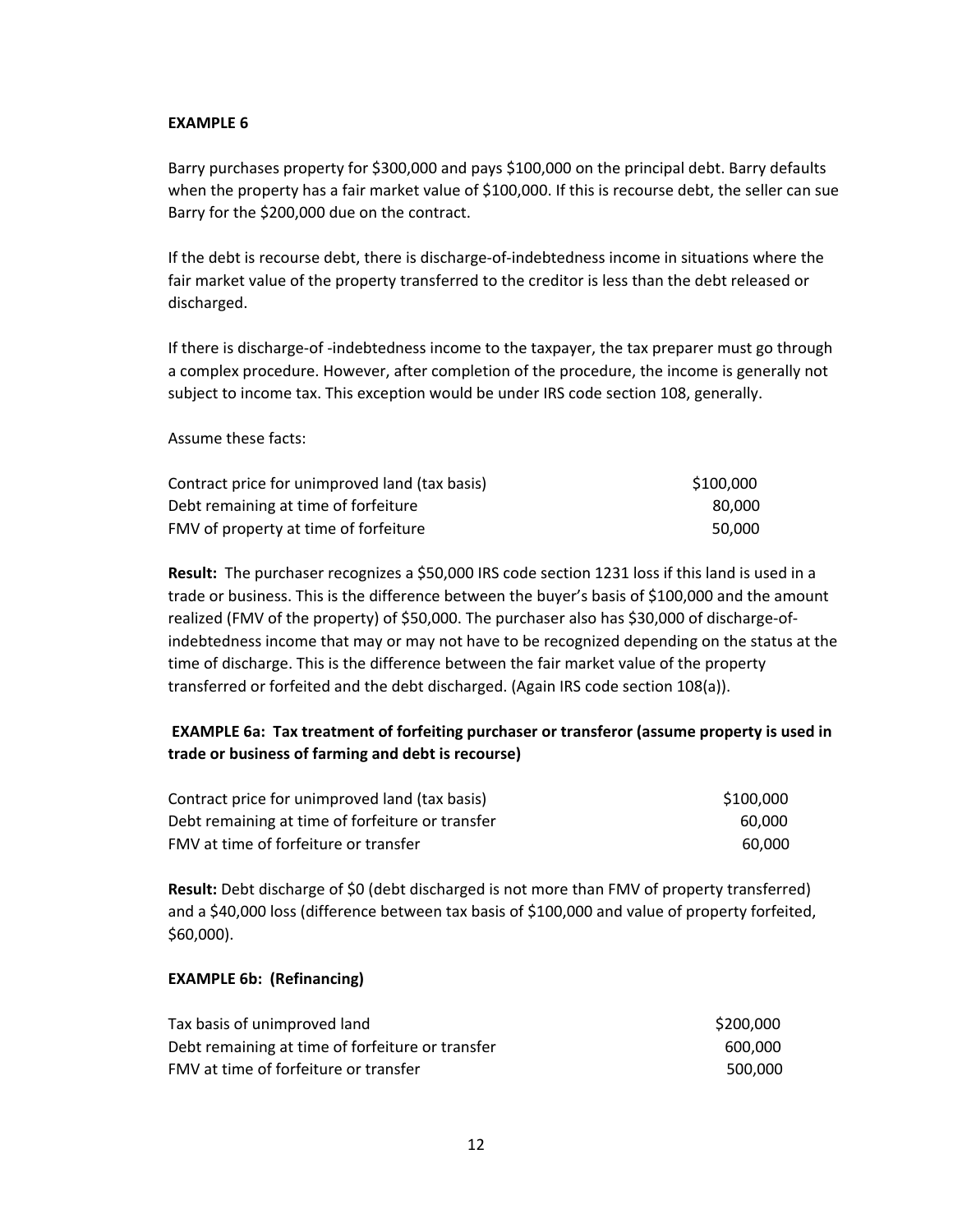**Result:** Debt discharge income of \$100,000 (\$600,000 ‐ \$500,000) [IRS code section 108 for deferral] and \$300,000 gain (\$500,000 ‐ \$200,000).

## **EXAMPLE 7**

Frank, insolvent before and after the discharge, has \$100,000 of debts discharged in 2016. He also has \$80,000 of taxable income from 2016 property liquidations. His 2015 income tax return shows a carryforward NOL of \$70,000. Frank will first use his NOL to reduce income and income tax for 2016. Any unused attributes will then be reduced by the amount of debt discharged. (Also see IRS code section 108).

## **EXAMPLE 8: INSOLVENT TAXPAYER NOT IN BANKRUPTCY**

Facts: Henry Insolvent

| <b>Asset</b>                | Tax Basis | <b>FMV</b> | Liability | <b>Creditor</b> |
|-----------------------------|-----------|------------|-----------|-----------------|
| Cash                        | \$3,000   | \$3,000    | -0-       |                 |
| Unimproved farmland         | 200,000   | 200,000    | \$300,000 | Α               |
| Depreciable business assets | 100,000   | 100,000    | 123,000   | В               |
| Grain inventory             |           | 25,000     | 25,000    |                 |
| TOTAL                       | \$303,000 | \$328,000  | \$448,000 |                 |

As part of the reorganization outside of bankruptcy, Creditor A reduces the mortgage debt by \$100,000 and Creditor B reduces the secured debt by \$23,000.

- Immediately before discharge: \$120,000 insolvent (\$328,000 ‐ \$448,000)
- Immediately after discharge: \$3000 solvent (\$328,000 ‐ \$325,000)
- 2015 income tax information: \$15,000 NOL carryforward
- Discharge in 2016
- 2016 income tax information: No attributes used-no tax liability

## **Income Tax Result – Option one (No election to reduce basis first)**

- 1) There is \$120,000 of discharge of indebtedness for the insolvent taxpayer. (The taxpayer is solvent in regard to the other \$3000 discharged).
- 2) Tax attributes have to be reduced to the extent of the \$120,000 discharge.
	- a) The NOL carryforward of \$15,000 reduces discharged debt dollar for dollar. Thus, \$105,000 of discharge is remaining at this point (\$120,000 ‐ \$15,000 = \$105,000).
	- b) Basis reduction is \$0 because the aggregate of the basis of the property held by the taxpayer immediately after the discharge (\$303,000) did not exceed the aggregate of the liabilities of the taxpayer immediately after the discharge (\$325,000).
	- c) The amount of discharge remaining (\$105,000) is not included in income because the debtor was insolvent to that extent.
- 3) \$3000 of discharged indebtedness is reportable as income unless the solvent farmer rule applies.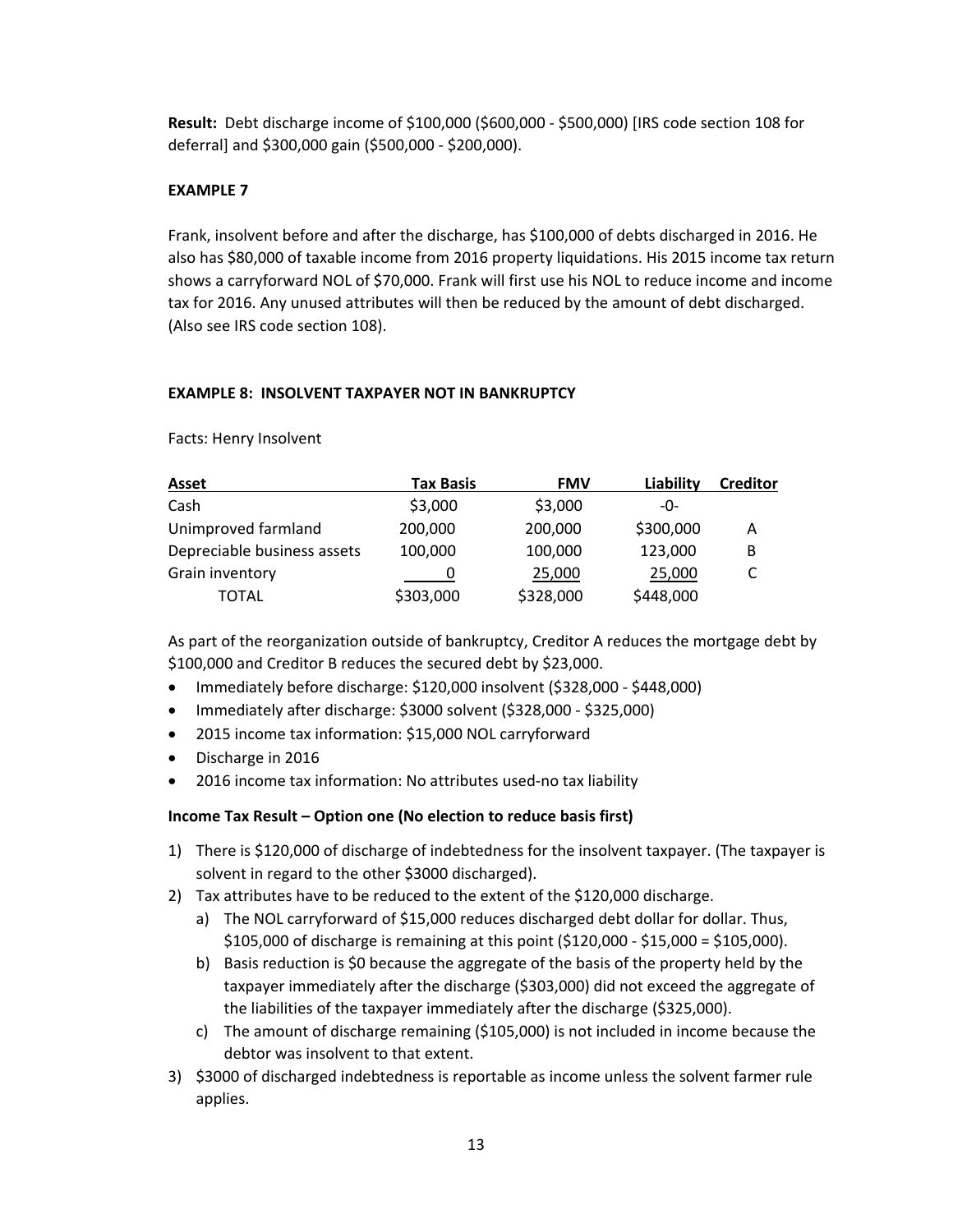#### **Option Two (Elect to reduce depreciable basis first)**

- 1) Tax attributes have to be reduced to the extent of the \$120,000 discharge.
	- a) Depreciable basis of depreciable business assets is reduced from \$100,000 to \$0. Thus \$20,000 of discharge is remaining at this point (\$120,000 ‐ \$100,000 = \$20,000).
	- b) Tax attribute of \$15,000 of NOL is eliminated.
	- c) \$3000 of the \$123,000 discharge is taxed as ordinary income unless the solvent farmer rule applies.

Tax result if solvent farmer rule applies – Option one ‐ same result except that the \$3000 discharge for a solvent farmer would be used to reduce the tax basis of the farm machinery. This is allowed because all other attributes have already been reduced to \$0.

Option Two (Elect to reduce depreciable basis first)

o Same result as above.

#### **EXAMPLE 9: TAXPAYER MADE SOLVENT BY THE DISCHARGE**

| <b>Assets</b>  | <b>Tax Basis</b> | <b>FMV</b>  |
|----------------|------------------|-------------|
| Cash           | \$<br>1,000      | 1,000<br>S. |
| Grain          | 0                | 20,000      |
| Machinery      | 80,000           | 90,000      |
| Breeding stock | 0                | 40,000      |
| Other          | 5,000            | 5,000       |
| Land           | 230,000          | 230,000     |

TOTAL \$316,000 \$386,000

Albert is a farmer with the following balance sheet as of June 1, 2016.

#### **Liabilities and Equity**

| Accounts payable          | 4,000     |
|---------------------------|-----------|
| Operating loan            | 80,000    |
| Machinery                 | 50,000    |
| Real estate               | 300,000   |
| <b>TOTAL liabilities</b>  | \$434,000 |
| <b>EQUITY (Insolvent)</b> | (548,000) |

NOL carryforward to 2016 \*\* \$30,000 Capital loss carryforward to 2016 \*\* \$1000

Albert is a qualified farmer and in an attempt to solve his cash flow problems, convinces his creditors to do the following: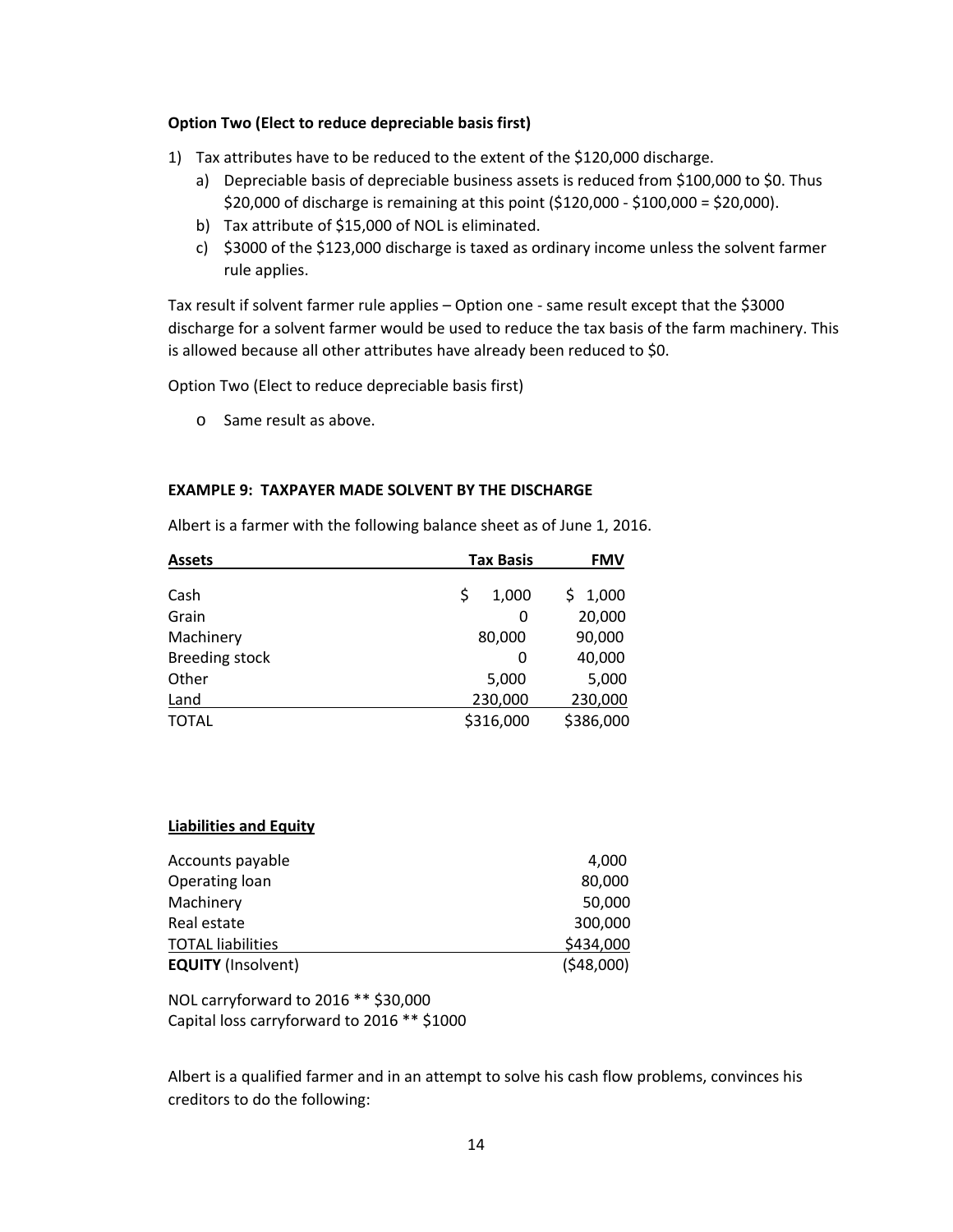- 1) The bank will reduce the debt on his real estate loan by \$70,000, and
- 2) Farmers Bank & Trust will reduce his current operating loan by \$30,000.

Albert, as a result of these actions, has gone from a position of \$48,000 insolvent to \$52,000 solvent.

To the extent he was insolvent immediately before the discharge, he is an insolvent debtor outside of bankruptcy and those rules applied.

|                          |              |               |           | <b>Discharge</b> |
|--------------------------|--------------|---------------|-----------|------------------|
|                          |              | <b>Before</b> | After     | absorbed         |
| Attribute reduction: NOL |              | 30,000        | -0-       | (30,000)         |
|                          | Capital loss | 1,000         | -0-       | (1,000)          |
|                          | *Basis       | 316,000       | \$316,000 | -0-              |
|                          |              |               |           | \$34,000         |

The \$14,000 not absorbed (\$48,000 ‐ \$34,000) is not included in income.

| *Aggregate basis immediately after discharge      | \$316,000 |
|---------------------------------------------------|-----------|
| Aggregate liabilities immediately after discharge | \$334,000 |
| Excess of basis over liabilities                  |           |
| Reduction of basis                                |           |

Solvency portion:

| Attributes:                       |          |
|-----------------------------------|----------|
| <b>NOL</b>                        |          |
| Capital loss                      |          |
| <b>Basis</b>                      |          |
| Basis of all depreciable property | \$80,000 |
| Solvency portion of discharge     | \$52,000 |
| <b>Basis reduction</b>            | \$52,000 |
| Taxable income                    |          |

## **5. Tax Consequences on the Repossession of Real Property**

On repossession, the amount of gain recognized is the lesser of

- (1) The amount of cash and the fair market value of other property received prior to the reacquisition (but only to the extent such money and other property exceeds the amount of gain reported prior to the reacquisition)
	- **OR** STREET STREET AND THE STREET STREET STREET AND THE STREET STREET STREET AND THE STREET STREET AND THE STREET AND THE STREET AND THE STREET AND THE STREET AND THE STREET AND THE STREET AND THE STREET AND THE STREET AND
- (2) The amount of gain realized on the sale (adjusted sales price less adjusted income tax basis) in excess of the gain previously recognized before the reacquisition and the money or other property transferred by the seller in connection with the reacquisition.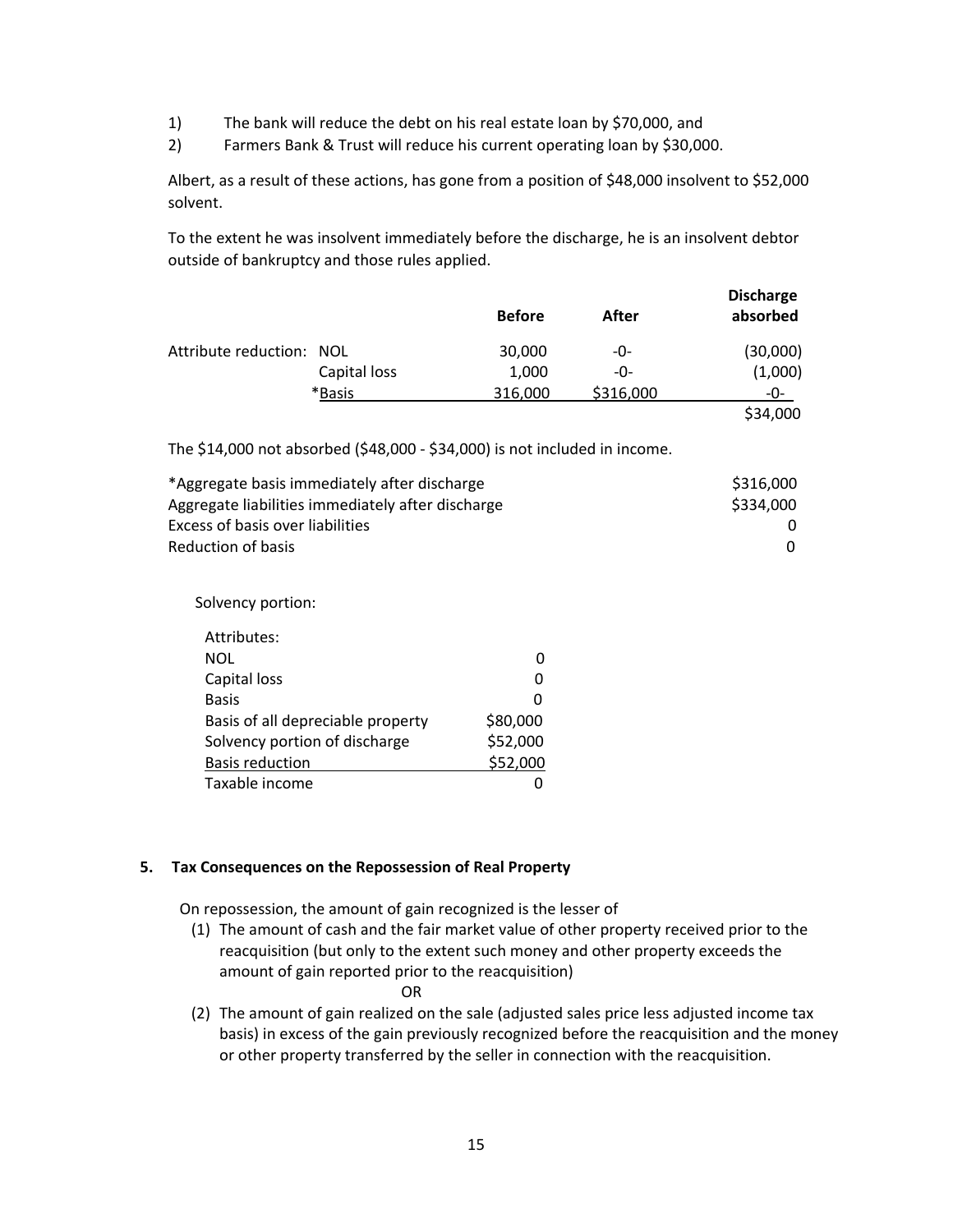#### **EXAMPLE 10**

 Farmland acquired in 1970 was sold by Fred under installment contract on January 2, 2015, to Jim for \$150,000 calling for \$15,000 down and payments of \$15,000 per year for nine years. The land had an adjusted income tax basis at the time of sale of \$30,000. The seller received the down payment and the first regular payment for the following year, with all payments income tax reported, where upon Jim proceeded to forfeit his interest in the property back to Fred.

Step 1: Calculate the amount of cash and the fair market value of the property received prior to reacquisition

| Year of sale   | \$15,000 |
|----------------|----------|
| Following year | 15,000   |

Step 2: Subtract the gain returned as income for the period prior to acquisition

 Determine gross profit  $= $150,000 - $30,000$  $= $120,000$ 

 Determine total contract price  $= $150,000$ 

Fraction reported as gain

- = Gross profit/Total contract price
- = \$120,000/\$150,000
- = 80%

#### Gain reported

| $=$ \$30,000 x 80%                            |          |
|-----------------------------------------------|----------|
| $=$ \$24,000                                  |          |
| Gain before application of second application |          |
| Money and other property received             | \$30,000 |
| Less: gain reported                           | 24,000   |
|                                               |          |

6,000

#### Step 3: Determine the second limitation on amount of gain

| Sales price of property                         |          | \$150,000 |
|-------------------------------------------------|----------|-----------|
| Less: adjusted basis at time of sale            | \$30,000 |           |
| plus gain returned as income before acquisition | 24,000   |           |
|                                                 | \$54,000 | \$54,000  |
| Limitation on amount of gain                    |          | \$96,000  |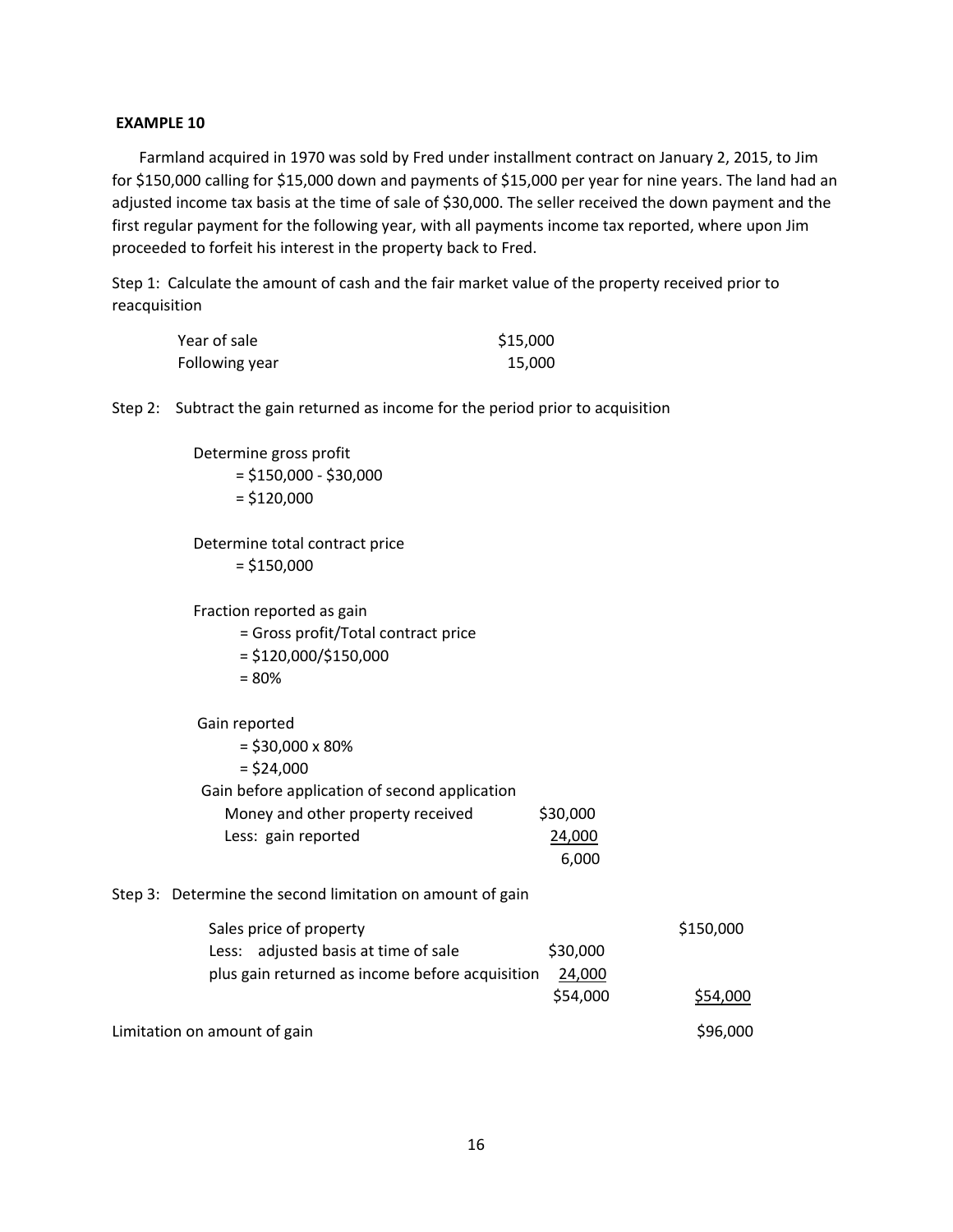Step 4: Determine the lesser figure from Step 2 or Step 3 as the amount of gain resulting from reacquisition  $$6,000$ 

The character of the gain from reacquisition is determined by the character of the gain from the original sale.

The adjusted income tax basis for the property is the sum of three amounts:

- (1) The adjusted income tax basis to the seller of the indebtedness, determined as of the date of repossession
- (2) The taxable gain resulting from reacquisition
- (3) The money and other property (at fair market value) paid by the seller as reacquisition costs

#### **EXAMPLE 11**

 Assume farmland was sold for \$250,000 on January 1, 2013. The seller received a \$50,000 down payment plus a \$200,000 mortgage payable at \$40,000 annually, commencing January 1, 2014. The adjusted basis in the property was \$200,000. The seller used the installment sale method for reporting the gain. The gross profit percentage is 20 percent (\$50,000 gain over \$250,000 selling price). In 2013, the seller included \$10,000 (20 percent of \$50,000 down payment) in income. In 2013, the seller included \$8000 (20 percent of \$40,000 payment received) in income. The purchaser defaulted on January 1, 2015, where upon the seller repossessed the farmland. The costs of repossession were \$5,000. Fair market value at the time of repossession was \$300,000. The income tax basis for the farm land in the hands of the seller would be calculated as follows:

| Original contract price                      |          | \$250,000 |
|----------------------------------------------|----------|-----------|
| Less payments received                       |          | (90,000)  |
| <b>Balance</b>                               |          | 160,000   |
| Less unrealized gain $($160,000 \times 20%)$ |          | (32,000)  |
| Seller's adjusted basis in contract given up |          | \$128,000 |
| $Plus - -$                                   |          |           |
| Taxable gain on repossession                 | \$27,000 |           |
| Repossession costs                           | 5,000    |           |
|                                              | 32,000   | 32,000    |
| New income tax basis of property             |          | \$160,000 |

The holding period of the reacquired property, for purposes of subsequent disposition, includes the period during which the seller held the property prior to the original sale plus the period after reacquisition. However, the holding period does not include the time between the original sale and the date of reacquisition.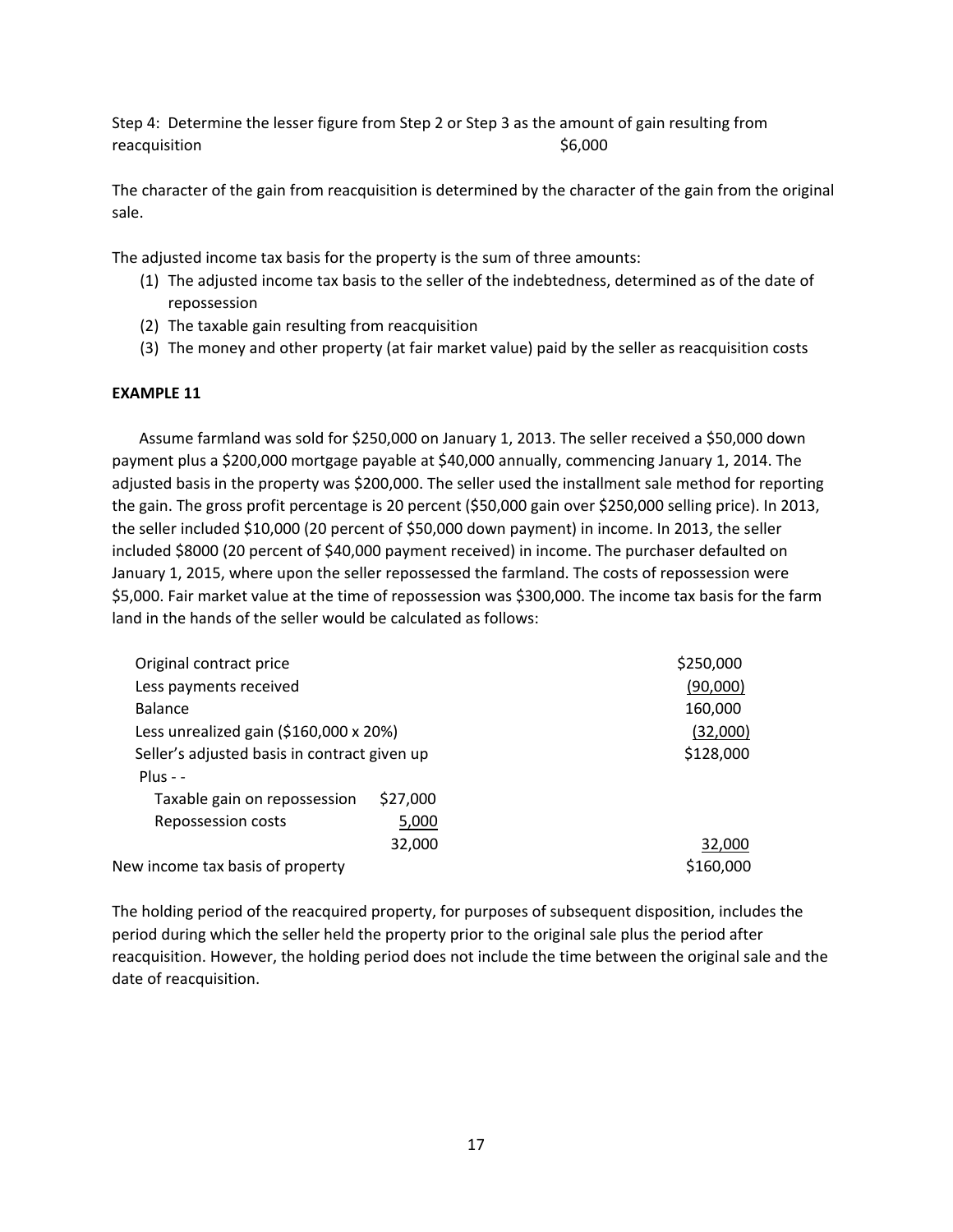## **6. Purchase Price Adjustment**

 In order to solve one cause of taxpayer disputes with the IRS, Congress added IRS code section 108(e)(5) to the Code to distinguish between true discharge-of-debt situations and those situations merely involving an adjustment to the purchase price of an asset. The seller of property reduces a debt that arose out of the purchaser of that property, the reduction to the purchaser of the purchase money debt is treated, for both buyer and seller, as an adjustment to purchase price, and the purchaser does not recognize any debt discharge income.

The purchase price reduction rule is not elective. A solvent debtor coming within the provision may not choose to recognize debt‐discharge income as a result of the price reduction.

# **EXAMPLE 12**

John purchases farm land for \$120,000 a few years ago where he pays \$10,000 down and gives a \$110,000 purchase‐money mortgage for the balance. If, after \$75,000 has been paid on the mortgage, the seller agrees to reduce the balance of the debt by \$15,000, and if the purchaser is solvent at that time, there would be \$15,000 in discharge-of-debt income absent IRS code section 108(e)(5).

Under IRS code section 108(e)(5), instead of recognizing income, the purchaser would reduce his basis in the property to \$105,000. Assuming that the price of the property will increase in the future years, John would be required to recognize a larger gain upon a subsequent resale.

The rule will apply only if the reduction to the purchaser *does not occur* in a bankruptcy case or *when the purchaser is insolvent*, and only if the amount of the reduction would otherwise be treated as income from the discharge of indebtedness, but for this rule.

Also, if the debt is transferred to another party by the seller (regardless of whether related to the buyer), the rule will not apply. Nor will the rule apply where the debt is reduced because of factors not involving direct agreement or action by the seller. The rule is not contingent upon renegotiation of the initial purchase price by mutual agreement, however, unilateral reduction by the seller is sufficient to result in non‐recognition treatment. The reduction must be based solely on direct, arm's length negotiations between the original buyer and the original seller.

## **BANKRUPTCY: THE LAST RESORT**

A decision to file for bankruptcy should be made only after determining bankruptcy is the best way for a taxpayer to deal with their financial problems. The following information only reviews a few tax aspects of bankruptcy. It is the purpose of this report to focus into the income tax effects of bankruptcy. Any taxpayer that is considering bankruptcy, should seek an attorney that specializes in bankruptcy law and also utilize a tax consultant that understands the income tax code for tax planning strategies.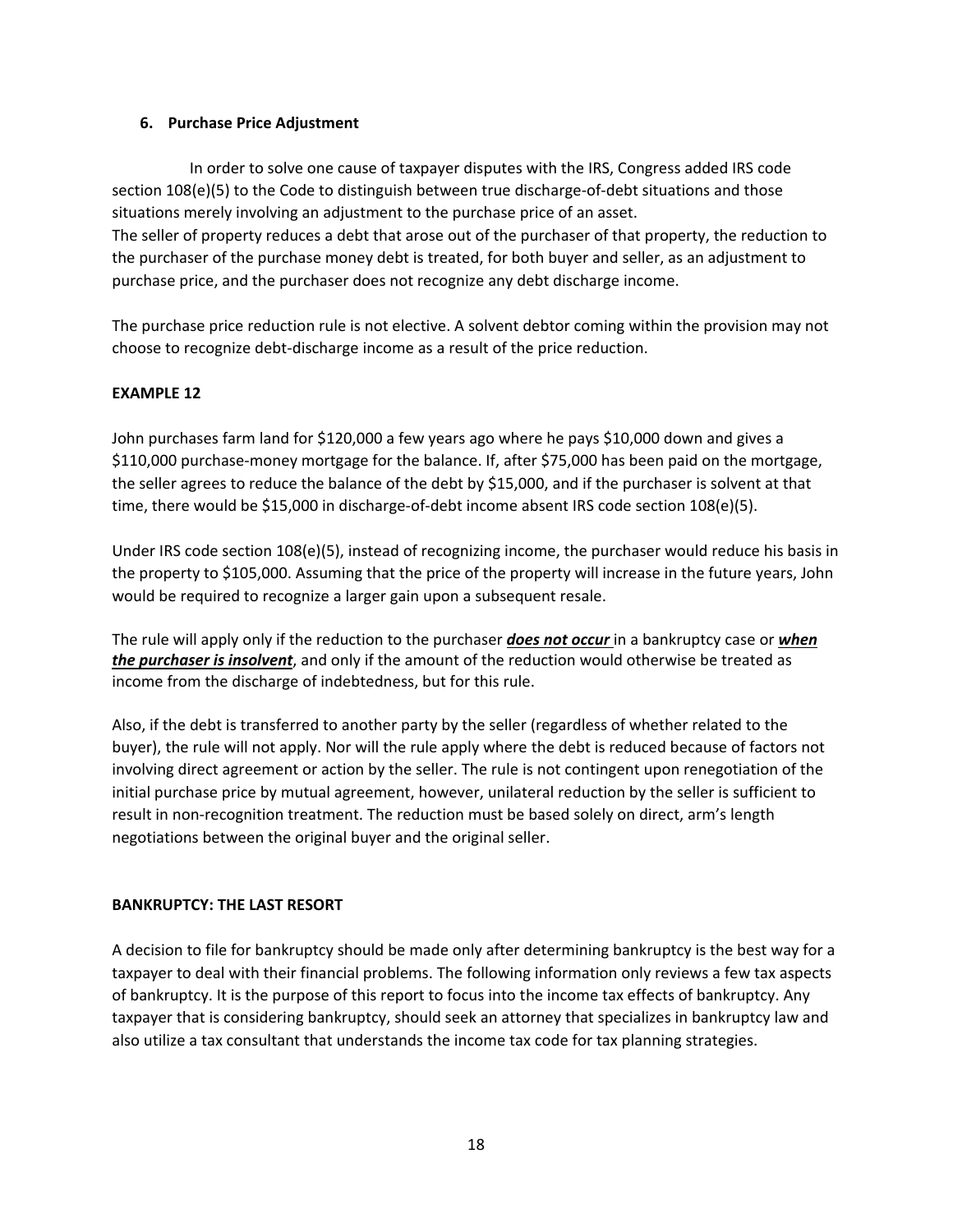When farmers find themselves being pressured by outside creditors and finds themselves in financial stress with little or no cash flow to meet the demands of creditors, there are several options. Some of which are:

- 1) Stall for time to pay off the creditors
- 2) Cooperate with the lender(s) in the sale of some asset(s)
- 3) Refinance, if possible
- 4) Seek protection in Bankruptcy Court

Of all the above items, the least understood is item #4.

## **What is Bankruptcy?**

Bankruptcy is a legal proceeding in which a person who cannot pay his or her bills can get a fresh financial start. The right to file for bankruptcy is provided by federal law and all bankruptcy cases are handled in federal court. Filing bankruptcy immediately stops all of your creditors from seeking to collect debts from you, at least until your debts are sorted out according to the law.

Farmers should understand bankruptcy procedures, their rights as a debtor and the right of their creditors during bankruptcy. In addition, a farmer should be aware of and understand both the effect of bankruptcy and the different alternatives to bankruptcy. In the end, bankruptcy should always be considered a last resort.

Choosing to seek the protection of the Bankruptcy Code is a serious decision. While the Bankruptcy Code may help alleviate your debt, the choice does not come without consequences.

First of all, bankruptcy petitions are public information and may be published in local newspapers. Many people feel uncomfortable with their private difficulties being exposed to the general public. Filing bankruptcy will also be reported to most major credit bureaus.

Second, you and your financial affairs will be subject to scrutiny by your creditors and the Bankruptcy Court. Many financial decisions will require the approval of the court.

Finally, the farmer may have to bear the loss of many assets. In this case, it will be increasingly difficult to continue farming or return to farming in the future.

## **What Can Bankruptcy Do for Me?**

Bankruptcy may make it possible for you to:

 Eliminate the legal obligation to pay most or all of your obligations. This is called a "discharge" of debts. It is designed to give you a fresh financial start.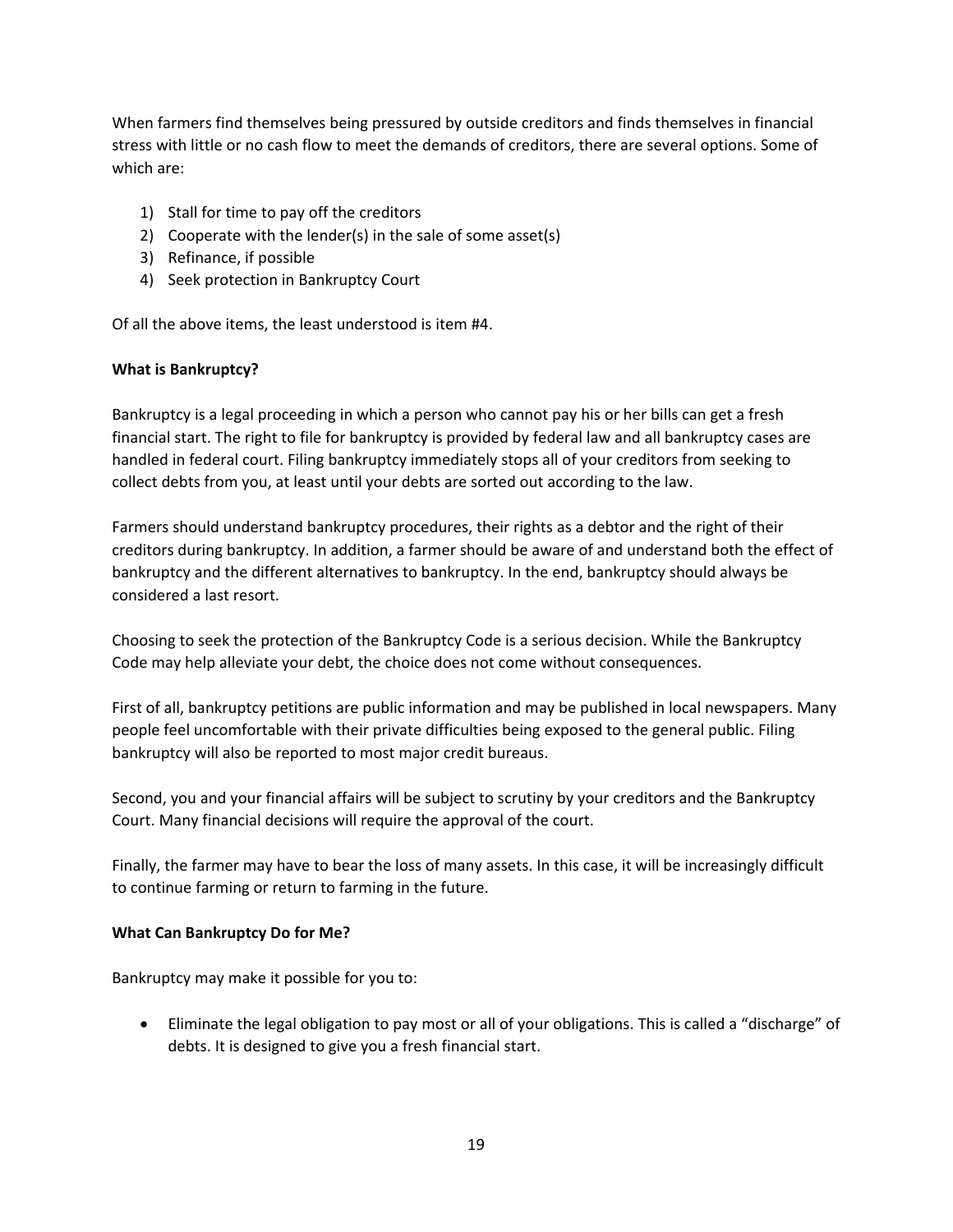- Stop foreclosure on your residence and allow you an opportunity to catch up on missed payments. (Bankruptcy does not, however, automatically eliminate mortgages and other liens on your property without payment).
- Prevent repossession of an automobile or other property, or force the creditor to return property even after it has been repossessed.
- Stop wage garnishment, debt collection harassment and similar creditor actions to collect a debt.

# **What Bankruptcy Can Not Do for Me?**

Bankruptcy cannot, however cure every financial problem. Nor is it the right step for every individual. In bankruptcy, it is usually NOT possible to:

- Eliminate certain rights of "secured" creditors. A creditor is "secured" if it has taken a mortgage or other lien on property as collateral for a loan. Common examples are car loans and home mortgages. You CAN force secured creditors to take payments over time in the bankruptcy process and bankruptcy CAN eliminate your obligation to pay any additional money on the debt if you decide to give back the property unless you continue to pay the debt.
- Discharge types of debts singled out by the bankruptcy law for special treatment, such as child support, alimony, most student loans, court restitution orders, criminal fines and most taxes.
- Protect cosigners on your debts. When a relative or friend has co-signed a loan, and the consumer discharges the loan in bankruptcy, the cosigner may still have to repay all or part of the loan.
- Discharge debts that arise after bankruptcy has been filed.

## **BANKRUPTCY OPTIONS**

If some type of workout cannot be negotiated, bankruptcy may be the only alternative. Although bankruptcy usually is viewed as "throwing in the towel," the Bankruptcy Code actually offers some choices. Under the Bankruptcy Reform Act of 2005, there are several types of bankruptcy protection available, which involve rearranging the debtor's financial affairs to allow them to continue operating their business or the liquidation of the debtor's asset.

There are four types of bankruptcy cases provided under the law:

 CHAPTER 7 is known as "straight" bankruptcy or "liquidation." It requires an individual to give up property which is not "exempt" under the law, so the property can be sold to pay creditors. Generally, those who file chapter 7 keep all of their property except which is very valuable or which is subject to a lien which they cannot avoid or afford to pay. It is the most logical choice for a farmer who cannot continue to farm and must terminate their farming operation. However, it may not be the best option for a farmer who wishes to remain farming and avoid liquidation. To qualify for relief under Chapter 7, the debtor must be an individual, partnership, corporation or other business entity. An individual debtor's eligibility for Chapter 7 protection is subject to the "means test". The means test prohibits certain high income or high assets debtors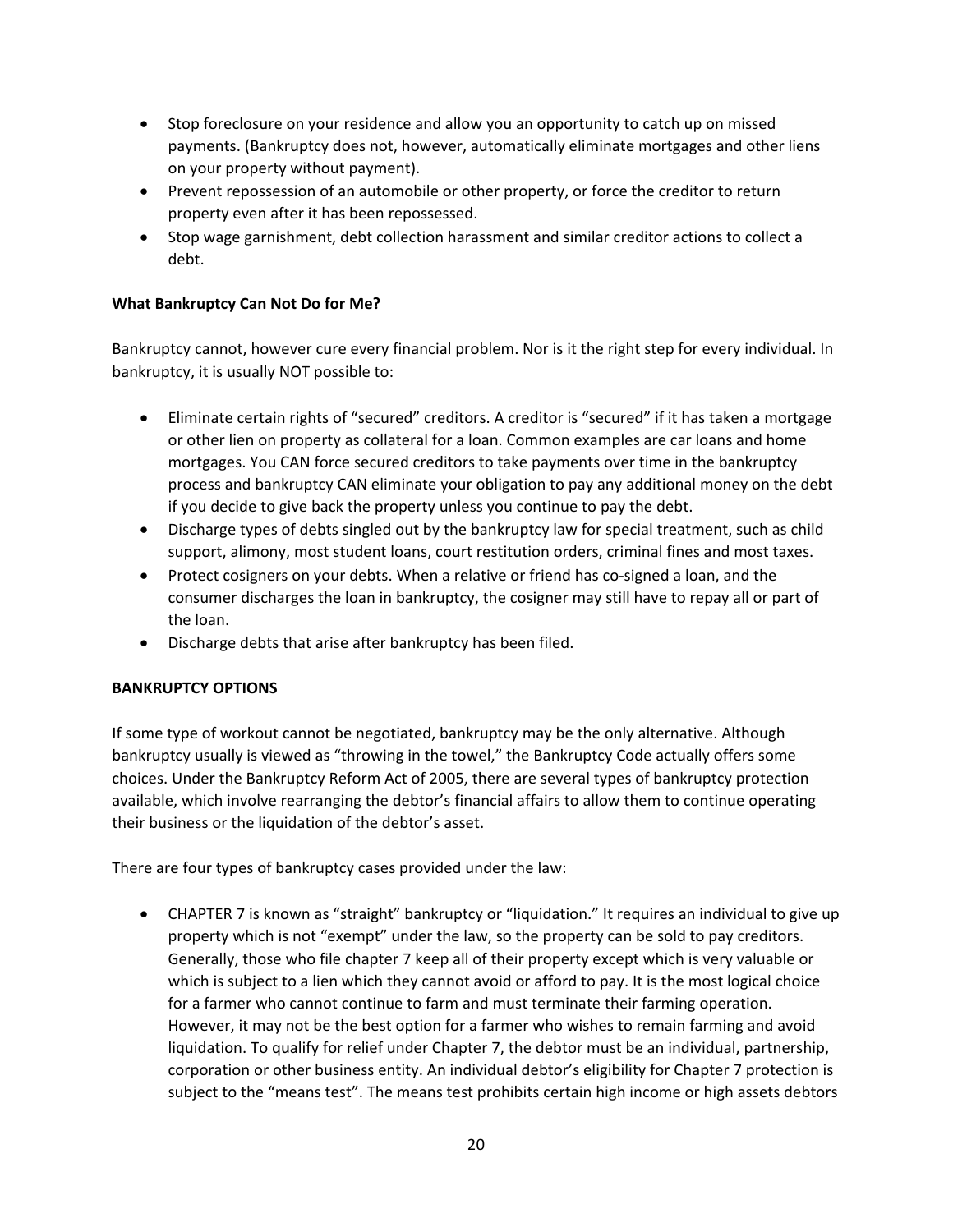from filing for Chapter 7 protection. The means test applies when the debtor's current monthly income is more than the state median income. If the debtor's current monthly income is more than the state median income then, to be eligible for chapter 7, the debtor's disposable income is examined.

- CHAPTER 12 was added to the Bankruptcy Code in 1986 during a deep financial crisis in the farm economy. and subsequently amended in 2005. It is designed specifically for the "reorganization" of family farmers and fishermen. Chapter 12 is only available to persons who meet the definition of "family farmer" set forth in the statute. A family farmer may either be an individual or a corporation or a partnership or a limited liability entity. Chapter 12 is closely modeled after Chapter 13; however, Chapter 12 has higher debt limits intended to enable traditional family farms to be eligible for a reorganizational bankruptcy. However, Chapter 12 does have debt limits and thus a Chapter 12 may not be an option and Chapter 11 may be the only option for reorganization.
- CHAPTER 11, known as "reorganization" is used by businesses and a few individuals whose debts are very large. If a farm debtor cannot qualify for Chapter 12, Chapter 11 provides similar reorganization possibilities. In general, any partnership, corporation or limited liability entity may be a debtor in a Chapter 11 case.
- CHAPTER 13 is a type of "reorganization" used by individuals to pay all or a portion of their debts over a period of years using their current income.

# **CHAPTER 12**

There are several tests which must be met in order to qualify as a family farmer. An individual or a married couple that engage in a farming operation must now meet the following specific eligibility requirements:

- The farmer's total amount of debt cannot be greater than \$4,031,575 as of the day the case is filed.
- At least fifty percent (50%) of the aggregate debt must come from the farming operation.
- The farmer must meet a "gross income from farming" test. More than fifty percent (50%) of the gross income for the taxable year before the bankruptcy is filed must come from the farm operation. The Bankruptcy Reform Act provided an alternative. Farmers can also meet the gross income test if more than fifty percent (50%) of their gross income in each of the second and third taxable years before the bankruptcy filing came from the farming operation.

A corporation, partnership or limited liability entity that engages in a farming operation can also be eligible for Chapter 12 relief if it meets the following specific eligibility requirements:

- More than fifty percent (50%) of the outstanding stock or equity in the partnership, corporation or limited liability entity must be held by one family or by one family and the relatives of the members of that family.
- This family or their relatives must conduct the farming operation.
- More than eighty percent (80%) of the value of the assets of the corporation, partnership or limited liability must be related to the farming operation.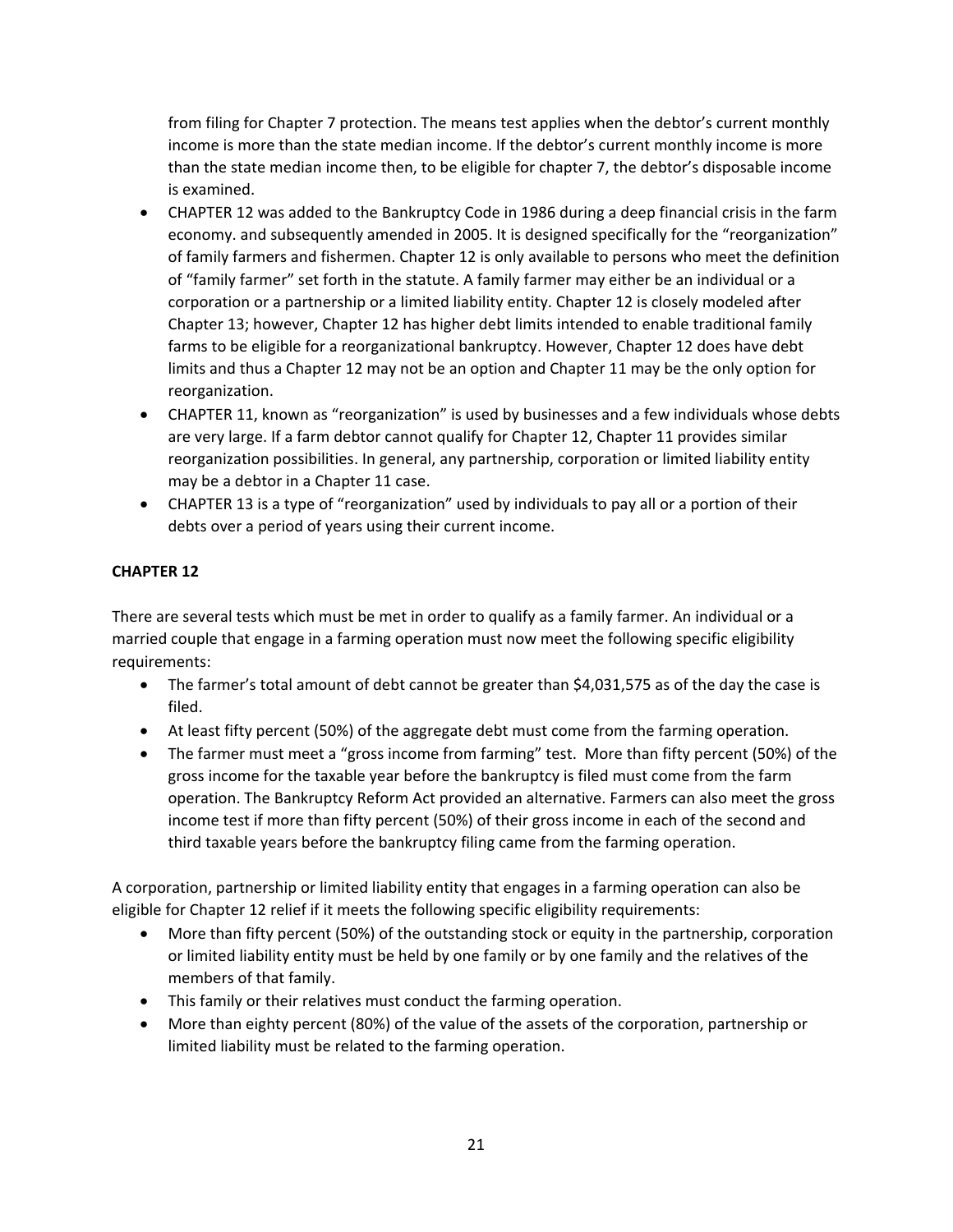- The debts of the corporation, partnership or limited liability entity must not be greater than \$4,031,575, with this amount increased each 3 years with the Consumer Price Index. This reflects a change, as noted with regard to the individual limitation.
- Not less than fifty percent (50%) of the corporation, partnership or limited liability entity liquidated debt must arise out of farming operation that is owned or operated by the corporation, partnership or limited liability entity.
- If a corporation issues stock, its stock must not be publicly traded.

Since its enactment, there has been a substantial amount of litigation concerning whether a person is eligible for Chapter 12. *Generally, the debtor must be actively involved in farming operations in order to be eligible. If the taxpayer rents out their farmland for cash rent, they will not likely be found to be engaged in farming.*

Note that most aspects of the definition of "family farmer" will depend on defining some aspect of farming: farm income, farm debt, engaged in farming and etc. There has been a considerable amount of case law on these issues, sometimes with inconsistent results between jurisdictions.

# **TAX CONSIDERATIONS OF BANKRUPTCY**

In the event that the debtor seeks protection of the Bankruptcy Code, additional results and planning opportunities follow. **If a debtor files bankruptcy under either Chapter 7 or 11, a new taxable entity is created**. The bankruptcy estate is a taxable entity that is separate and distinct from the debtor. All property owned by the debtor at the time the bankruptcy is started passes by the operation of the Bankruptcy Code to the bankruptcy estate. The transfer of assets by the debtor to the bankruptcy estate is not treated as a taxable disposition. Thus, the transfer does not require income tax to be paid on the gain in the assets involved. Nor does the transfer trigger income tax liability from the recapture of depreciation. The bankruptcy estate is treated as the debtor would have been treated had not filed for bankruptcy.

After the bankruptcy case has been initiated, income generated from assets included in a bankruptcy estate is included in the bankruptcy estate's income. Thus, if the bankruptcy estate disposes of assets or suffers a foreclosure and triggers income tax liability in the process, the income tax liability is a priority claim in the estate as an administration expense. As a result, the tax due is paid ahead of general unsecured creditors. Any income tax liability remaining does not pass back to the debtor, however. The bankruptcy trustee in a Chapter 7 case could determine that it is in the best interest of the estate to "abandon" certain assets to the debtor and out of the bankruptcy estate if there is an income tax liability that leaves no equity in the assets(s) to the trustee after the secured creditor(s) are satisfied. If assets are sold in the bankruptcy estate, then the income taxes are the obligation of the bankruptcy estate and not the debtor.

Besides automatically transferring all the debtor's property to the estate, *the initiation of a bankruptcy case gives an individual debtor one significant choice*. The taxpayer may elect a short tax year, ending the day before the bankruptcy filing. The taxpayer thus creates two short tax years for themselves. The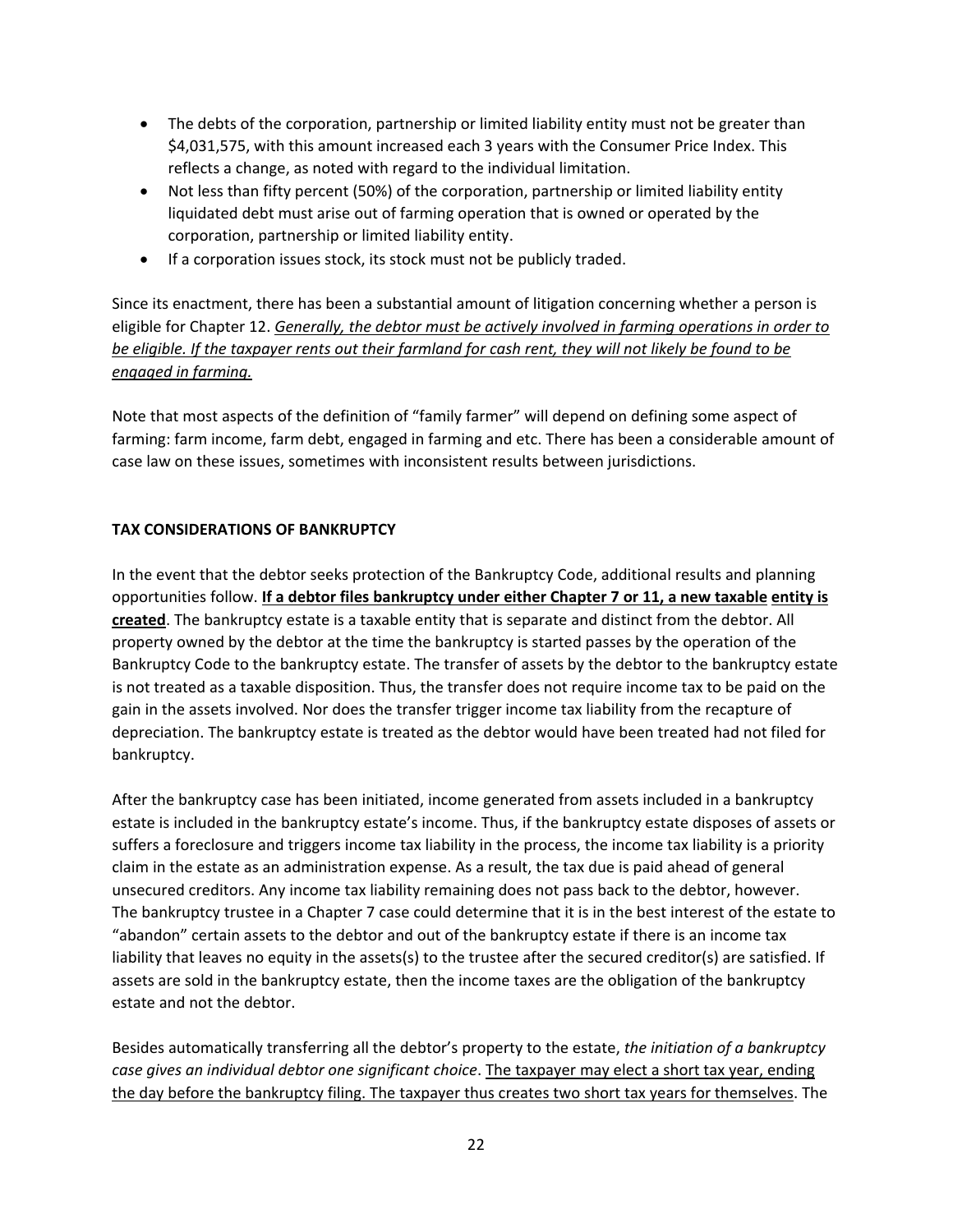income tax liability in the short year becomes a priority claim against assets in the bankruptcy estate. That is because the bankruptcy estate is responsible for all the debtor's liabilities at the time of bankruptcy, including income taxes that accrue before the date of bankruptcy. As a result, electing to end a tax year before the day of bankruptcy causes the taxes on the income earned to that date to become a debt of the bankruptcy estate. If there are insufficient assets to pay the income tax, the remaining liability is non‐dischargeable. Any remaining income tax liability for the first year returns to the debtor and can be collected from the taxpayer later.

In the event the debtor does not elect a short year, the tax on the income earned during the during the tax year in which the debtor bankruptcy occurs will accrue after the date of bankruptcy and will therefore not become a debt of the estate. As a result, none of the debtor's income tax liability can be collected for the year of bankruptcy filing for the bankruptcy estate.

The debtor's selection of a single tax year or two short years also affects the amount of tax attributes that pass from the debtor to the bankruptcy estate. The bankruptcy estate receives the tax attributes of the debtor as of the beginning of the tax year in which the bankruptcy was initiated. Therefore, if the debtor chooses a single tax year, the attributes that he or she has at the beginning of that year will pass to the bankruptcy estate and cannot be used by the debtor on the tax return for that year. If the debtor chooses two short tax years, the attributes do not pass to the bankruptcy estate until the beginning of the second short year. Therefore, the debtor can apply the tax attributes on his or her return for the short year first.

In most cases, if the debtor has income before the date the bankruptcy was initiated, it is usually to their advantage to choose short tax years. By doing so, the debtor not only makes the taxes on that income a debt of the estate, but also reduces the amount of taxes owed on that income.

Unlike Chapter 7 and 11, the legislation creating Chapter 12 and 13 did not create a separate tax entity for a Chapter 12 and 13 debtor. Instead, the debtor must propose a plan to pay their creditors over 3‐ 5 years. Since a separate entity is not created, the debtor does not have the option of filing a short tax year federal return.

 In 2005 Congress amended Chapter 12. It was believed that the amendments would provide debtors capital gain tax relief. Prior to 2005, if a debtor in bankruptcy sold real estate and raised breeding livestock while in bankruptcy, the resulting capital gains from the sale of the property would be a priority claim by the government. The debtor would pay this claim in full during the life of the plan. For a farming operation that had very low basis on its real estate, this often prevented the debtor from obtaining a discharge (or closing their Chapter 12 plan).

When Congress amended Chapter 12 in 2005, it was believed by many that Congress amended the Bankruptcy Code to allow any "capital gain" taxes of the debtor to be a general unsecured claim of the government, a claim that does not have to be paid in full to obtain a bankruptcy discharge. The government disagreed with this interpretation and in 2012 the United States Supreme Court ruled that any capital gain taxes realized from the sale of farm assets sold during the bankruptcy must be paid during the 3‐5 year term of the Chapter 12 plan. The United States Supreme Court did not address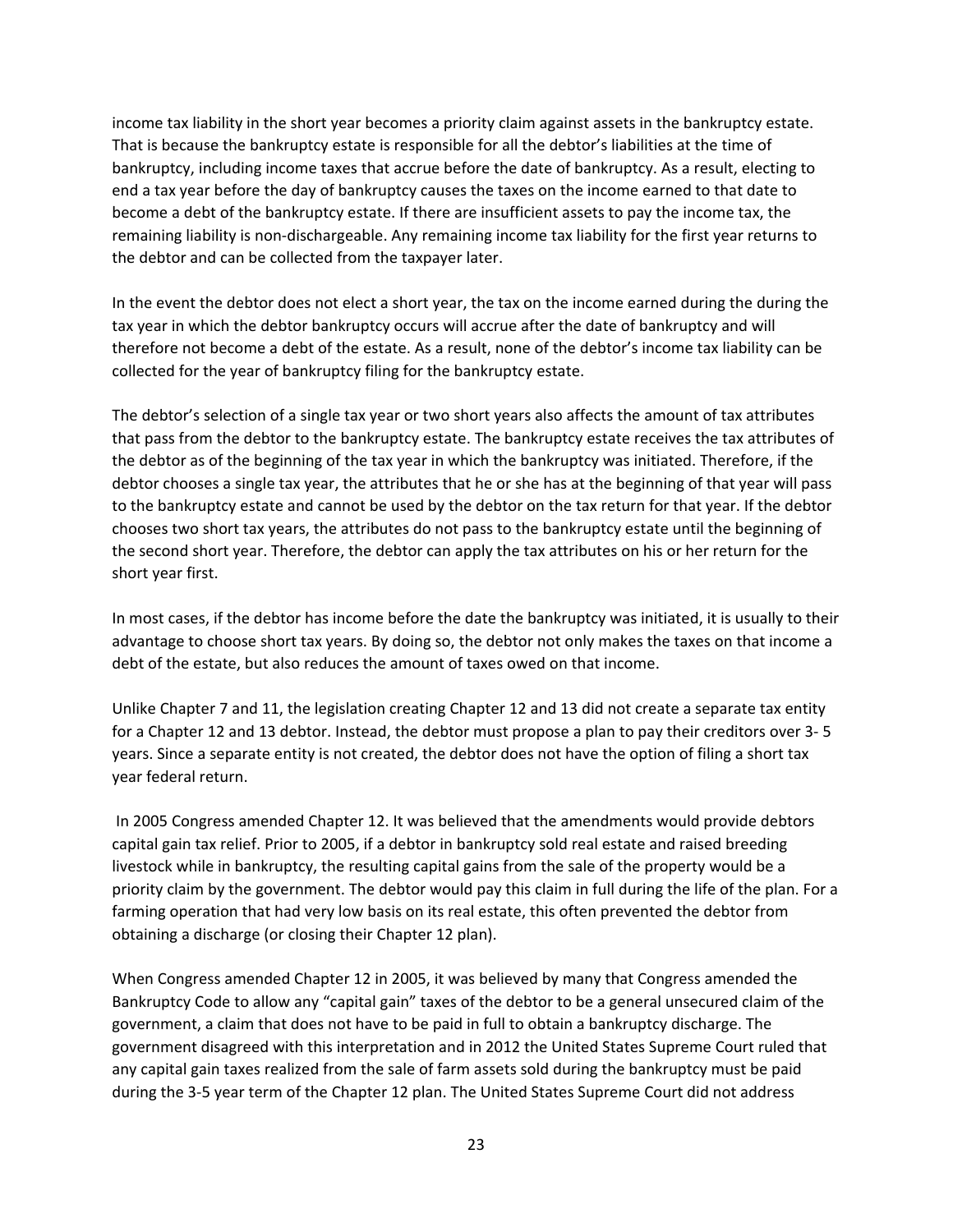capital gain taxes realized from the sale of farm assets **BEFORE** the bankruptcy is filed. A number of lower courts have held that these taxes can be treated as a general unsecured claim. THUS, CAPITAL GAIN TAXES REALIZED FROM THE SALE OF FARM ASSETS BEFORE THE BANKRUPTCY IS FILED REMAINS AN UNSETTLED AREA OF LAW. THUS, THE TAX OBLIGATIONS ARE NON‐DISCHARGEABLE AND MUST BE PAID BY THE DEBTOR.

In summary, Chapter 12 will not be successful for many family farmers, due to the fact that their debt levels are above the limitations and income taxes are not dischargeable. Thus, if the farming operation needs to down size or liquidate assets to cash flow, the debtor will be liable for income and capital gain taxes that will most likely make it impossible to cash flow.

Also, the debtor might be subject to alternative minimum tax. The alternative minimum tax was included in the tax code to prevent a taxpayer with a high income from avoiding substantial tax liability by using tax exclusions, deductions and credits to reduce their taxable income. The taxpayer must then make adjustments and add back certain tax preferences to arrive at the taxpayer's alternative minimum taxable income. Some common examples of tax preferences and adjustments that affect farmers include the excess of accelerated depreciation over straight‐line depreciation on real property and an increase to gain on the sale of property sold or foreclosed upon.

Chapter 12 might not be as effective today in preserving family farms as in the 1980's for two reasons:

- Today's farming operations tend to be dramatically larger than in the 1980's, consequently, it seems likely that many farmers who might need Chapter 12 relief in the future will not qualify for such relief because of the debt limit eligible requirement.
- Chapter 12 arrived in 1986 at an opportune time for providing successful relief to farmers because of recent farm asset value reductions, high debt levels based on high asset values and interest rate declines. Accordingly, late 1980's farmers in Chapter 12 could confirm plans that discharge large amounts of debt and repaid the diminished value of retained assets at reduced interest rates. Today farm land values are still high and interest rates have been low for quite some time, therefore, a confirmable Chapter 12 plan in today's reality would probably not discharge much, if any, debt or achieve any significant interest rate reduction.

Therefore, Chapter 7 might be the only option which means the farming operation will no longer continue or exist to present and future generations. Thus, needless to say, bankruptcy is very complex and every farming operation has a set of circumstances that do not fit each family.

## **BANKRUPTCY PROCEDURE AND THE BANKRUPTCY ESTATE**

## **Creating the Bankruptcy Estate**

- If an individual debtor files for bankruptcy under Chapter 7 or 11 of the Bankruptcy Code (\*\*not Chapter 12 or 13\*\*), a separate "estate" is created consisting of property that belonged to the debtor before the filing date.
- The bankruptcy estate is a new taxable entity, *completely separate from the individual debtor*.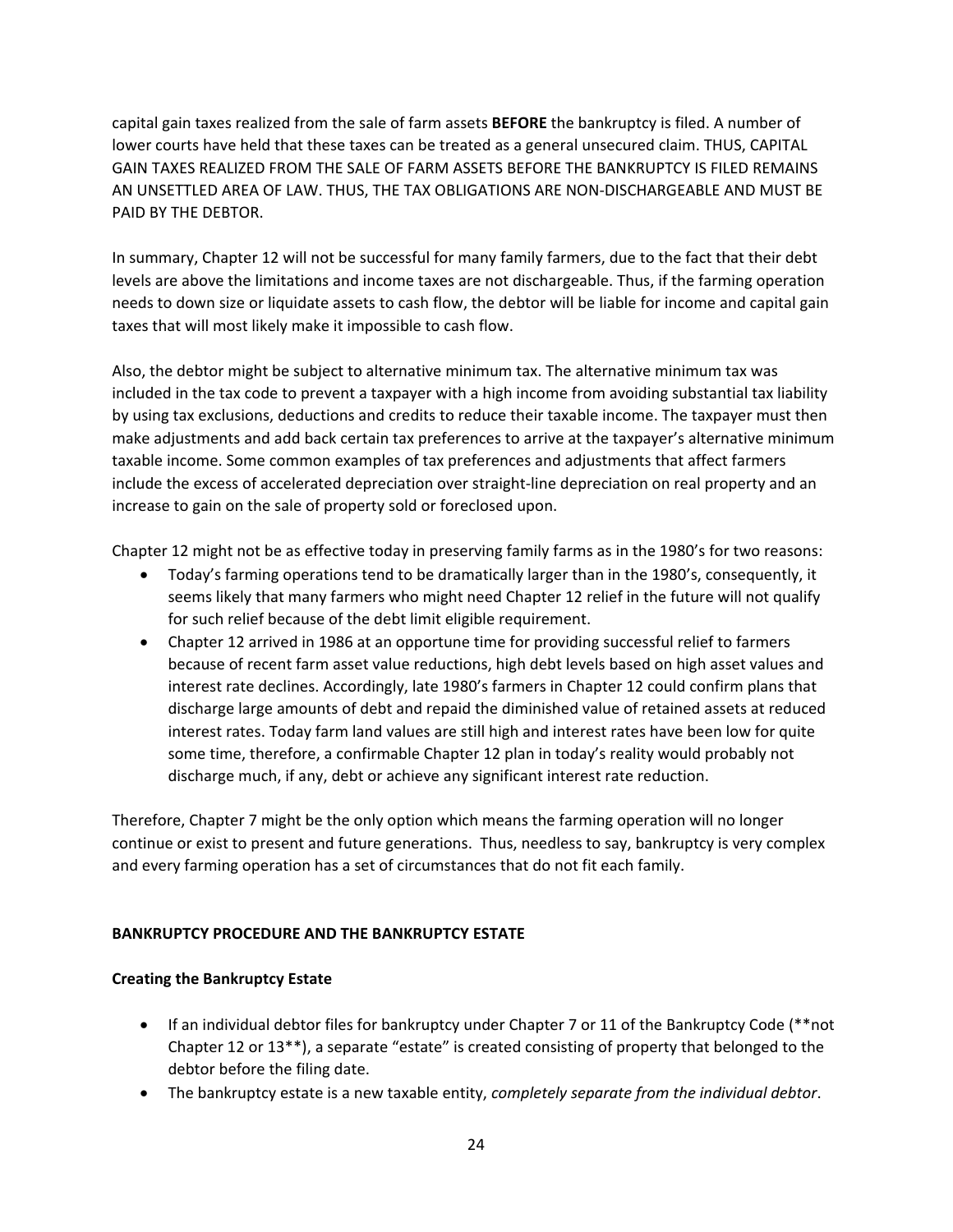- The estate is managed by the trustee for the benefit of any creditors and it may produce its own income as well as its own expenses.
- The creation of a separate bankruptcy also gives the individual debtor a "fresh start" for example; wages earned and property purchased by the individual after the bankruptcy case has started, belong to the taxpayer and do not become a part of the bankruptcy estate.
- If a bankruptcy case involving an individual debtor was begun, but is later dismissed by the bankruptcy court, the estate is not treated as a separate entity. The individual debtor is treated as if the bankruptcy petition had never been filed in the first place.

# **Income and Deductions of the Bankruptcy Estate**

- The gross income of the bankruptcy estate of an individual debtor includes any of the debtor's gross income to which the estate is entitled under the bankruptcy law.
- The bankruptcy estate may deduct or take credit for any expenses it pays or incurs, in the same way the debtor would have deducted or credited them had he or she continued in the same trade, business or activity and actually paid or accrued the expenses. Allowable expenses, such as attorney fees and court costs.
- The taxable income of the bankruptcy estate is figured in the same way as for an individual. The estate is allowed one personal exemption and individual deductions. The tax on the taxable income is figured by using the rates for a married individual filing separate. The tax return to be filed is FORM 1041, filing under "Bankruptcy Estate".

# **Transfers between Debtor and Bankruptcy Estate**

- A transfer of an asset from the individual debtor to the bankruptcy estate is not treated as a "disposition" for income tax purposes. This means that the transfer does not result in gain or loss, recapture of deductions or credits, or acceleration of income or deductions.
- The estate is treated just as the debtor would be with respect to the transferred asset.
- When bankruptcy estate is terminated, that is, dissolved any resulting transfer of the estate's assets to the debtor is not treated as a disposition. Therefore, as with the transfer of an asset to the estate, this transfer does not result in gain or loss, recapture of deductions or credits, or acceleration of income or deductions. The debtor is treated in the same way the estate would be regarding the transferred assets.
- Attribute Carryovers
	- The bankruptcy estate must treat its tax attributes in the same way that they would be Treated by the individual debtor. These items must be determined as of the first day of the Debtor's tax year in which his or her bankruptcy case begins.
	- It is important to note that the total attributes received by the estate is determined in part by the decision of the debtor to file a short-year personal return. (This will be discussed later).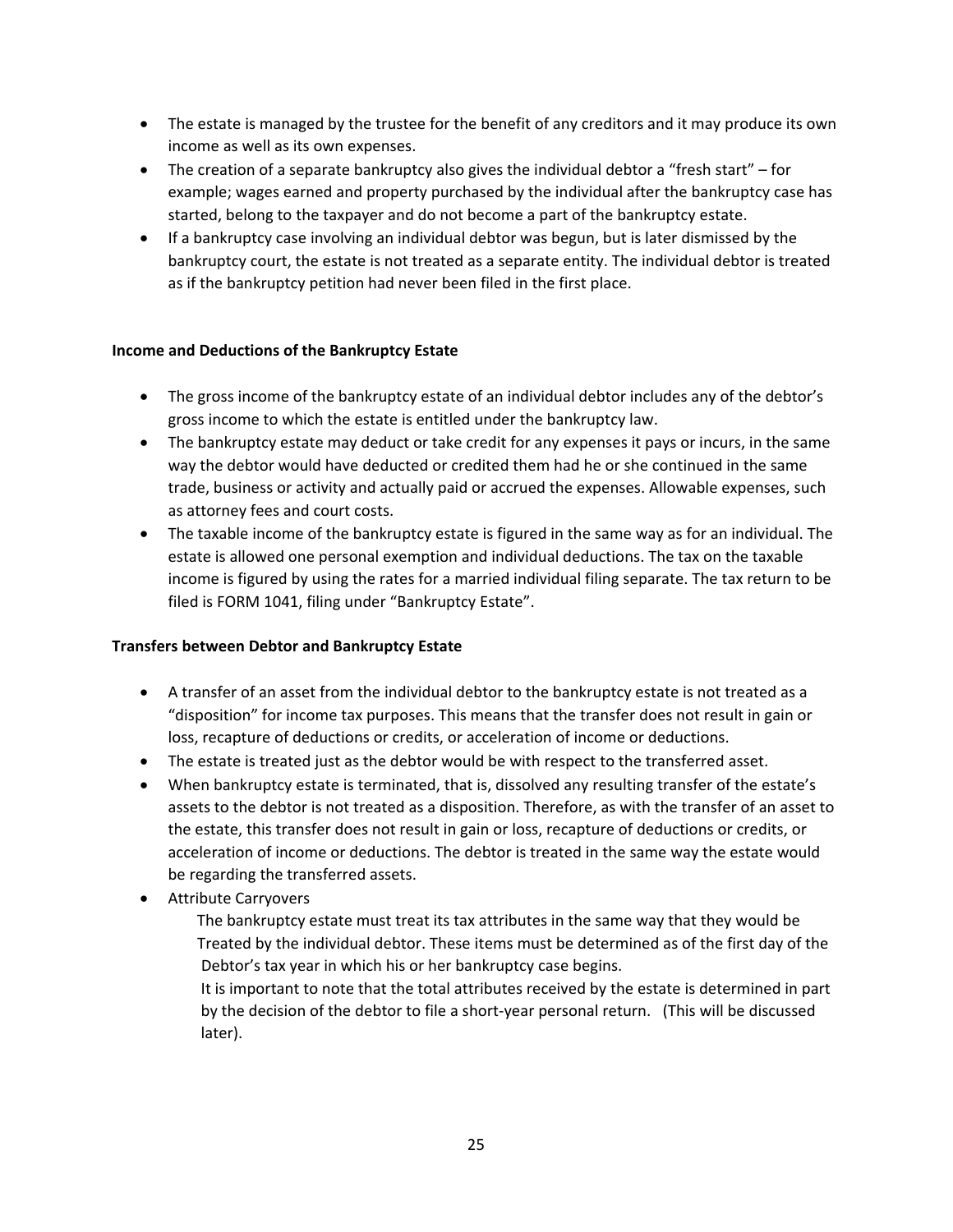# **DETERMINATION OF THE YEAR OF THE BANKRUPT**

As a general rule, the tax year of the bankrupt does not change when the bankruptcy petition is filed. There is an EXCEPTION to the general rule if there is a Chapter 7 or Chapter 11 case.

- The normal tax year may be divided into two parts.
- The first year ends the day before the bankruptcy petition is filed.
- The second short year begins the day the bankruptcy is filed and ends on the bankrupt's normal year end date.
- The decision to divide the bankrupt's tax year is made by filing an election by the fifteenth day of the fourth month after the end of the month the bankruptcy is filed.
- The election is irrevocable.
- The election is not available to a debtor who has no assets other than property that may be treated as exempt property.
- The income for the short years must be annualized (IRS Code 443).
- The selection of tax years for the bankrupt determines the amount of bankrupt's tax attributes that are transferred to the bankruptcy estate or are used against the income the bankrupt earned before filing the bankruptcy petition. The tax attributes of the debtor automatically becomes those of the estate unless the debtor elects to divide their tax year into two parts. If the election is made, then only the attributes remaining after the first short-year individual's return is filed are transferred to the bankruptcy estate.
- The tax owed by the bankrupt for tax years prior to filing (including the short year if the election is made) is generally payable out of the bankruptcy estate as a priority claim. (If the taxes cannot be paid they are still a liability of the debtor.)
- The tax owed by the bankrupt for the years ending after the filing is paid by the bankrupt and not by the bankruptcy estate.
- The two short-year tax returns might be a good practical application to farmers who traditionally receive substantial income in early months of their tax year.
- Self-employment tax is not annualized for each short year. Thus, a taxpayer could have a large self-employment tax liability.

# **TAX PLANNING USING THE BANKRUPTCY ALTERNATIVE AND THE ELECTION OF TWO SHORT TAXABLE YEARS.**

## **EXAMPLE 13**

Assume Frank who is a calendar‐year taxpayer, is in financial difficulty and sells some assets in January to pay debts. On the first of March he decides to declare bankruptcy. If he does not elect two short tax years, the gain he realized on the sale of the assets will be included on the return he files for the full year. Those taxes will not be a debt of the bankruptcy estate. If he elects two short tax years, the income taxes on the gain from the sale of the assets will accrue before bankruptcy was declared. Therefore, the taxes on the gain will become a debt of the bankruptcy estate. Note, that if the estate cannot pay this tax, the debtor is still personally liable.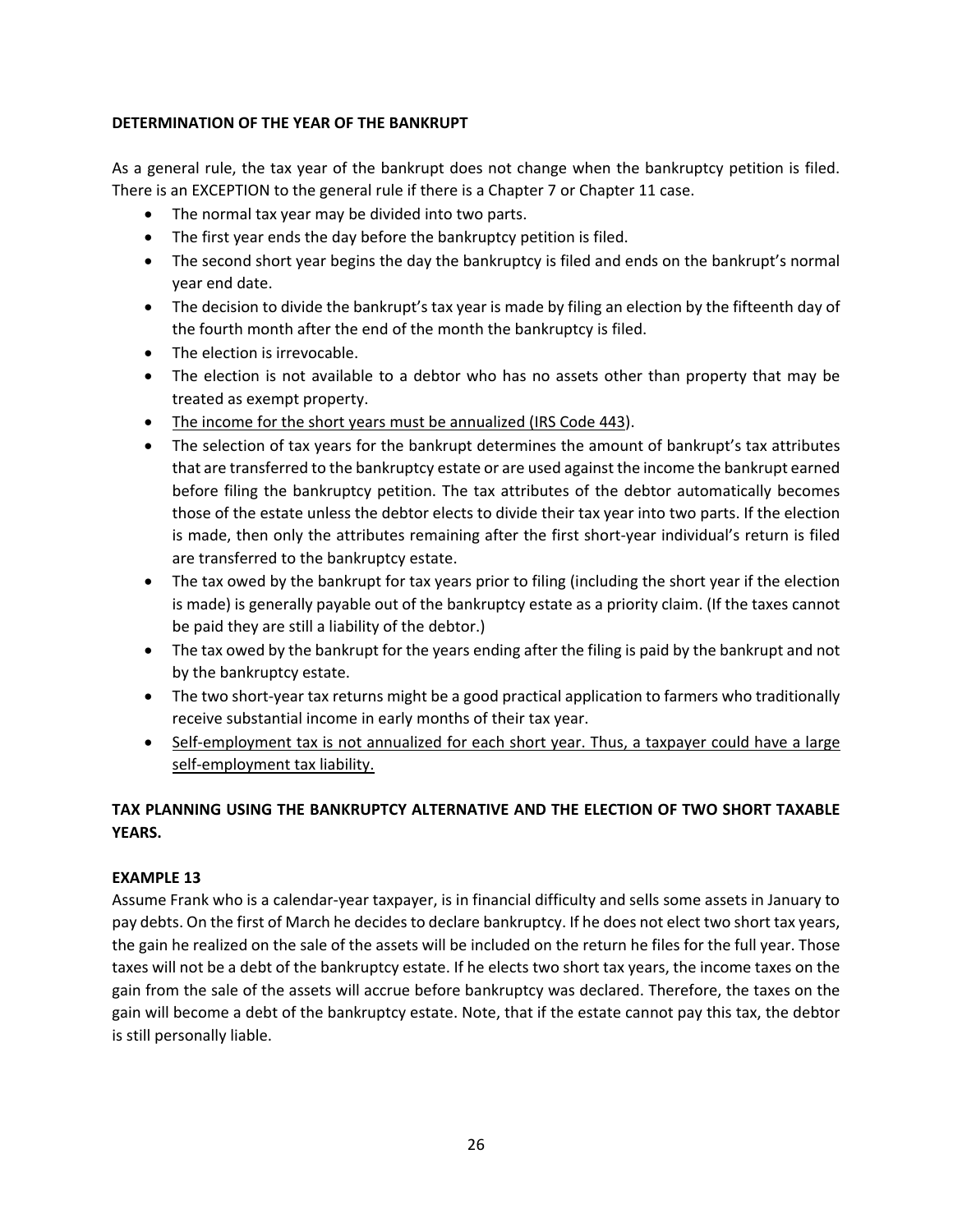#### **EXAMPLE 14**

Assume Frank has tax attributes (depreciation, net operating loss, capital loss carryforwards, etc.) remaining after the last income tax return filed before the year of bankruptcy. The selection of a single tax year or two short tax years will also affect the amount of tax attributes that pass from the debtor to the bankrupt estate. The rule is that the bankrupt estate receives the tax attributes of the debtor as of the beginning of the tax year in which bankruptcy occurred. Therefore, if Frank chooses a single tax year, the attributes that he has at the beginning of the year will pass to the bankrupt estate and cannot be used by him on his tax return for that year. If Frank chooses two short tax years, the attributes do not pass to the bankrupt estate until the beginning estate until the beginning of the second short year.

## **EXAMPLE 15**

If Frank has taxable income before the date of the bankruptcy, it is most likely to Frank's advantage to choose two short years. By doing so, Frank makes the taxes on that income a debt of the estate but will reduce the amount of taxes owed on that income. The reduction of the taxes is an advantage to Frank if the estate does not have enough assets to pay the tax because the taxes will not be discharge in bankruptcy and will become a debt of Frank when the bankruptcy estate is closed. The cost to Frank of applying the tax attributes to his tax return by electing two short years is a potential reduction in the amount of tax attributes that pass from the bankrupt estate back to Frank when the estate is closed. If the bankrupt estate would absorb all the tax attributes anyway, the use of the attributes in Frank's first year will have no effect on the attributes that are passed back to Frank.

# **CHOOSING BANKRUPTCY TO AVOID TAXABLE GAIN TO DEBTOR (NOT APPLICABLE TO CHAPTER 12 OR 13 CASES)**

## **Transferring Tax Liability to Bankruptcy Estate**

#### **EXAMPLE 16**

If there is income generated from the sale of property by the bankruptcy estate, it is paid as an administrative expense. If there are insufficient funds to pay the tax**,** the unpaid amount is not a liability of Frank. If Frank has grain and livestock inventory that is sold by the estate, Frank would be relieved of the personal tax burden on these taxable dispositions and also for the sale of real estate that generates a taxable gain. Transferring tax liability to the bankruptcy estate by having the estate rather than Frank sell the property may be a major reason for suggesting Chapter 7 liquidating bankruptcy instead of a workout outside of bankruptcy.

**Warning.** A possible major income tax trap for Frank in the above example is the right of the bankruptcy trustee to "abandon" any property that is a disadvantage to the estate or that is of very little value. This will likely include property, the value of which is less than the secured debt against the property. The